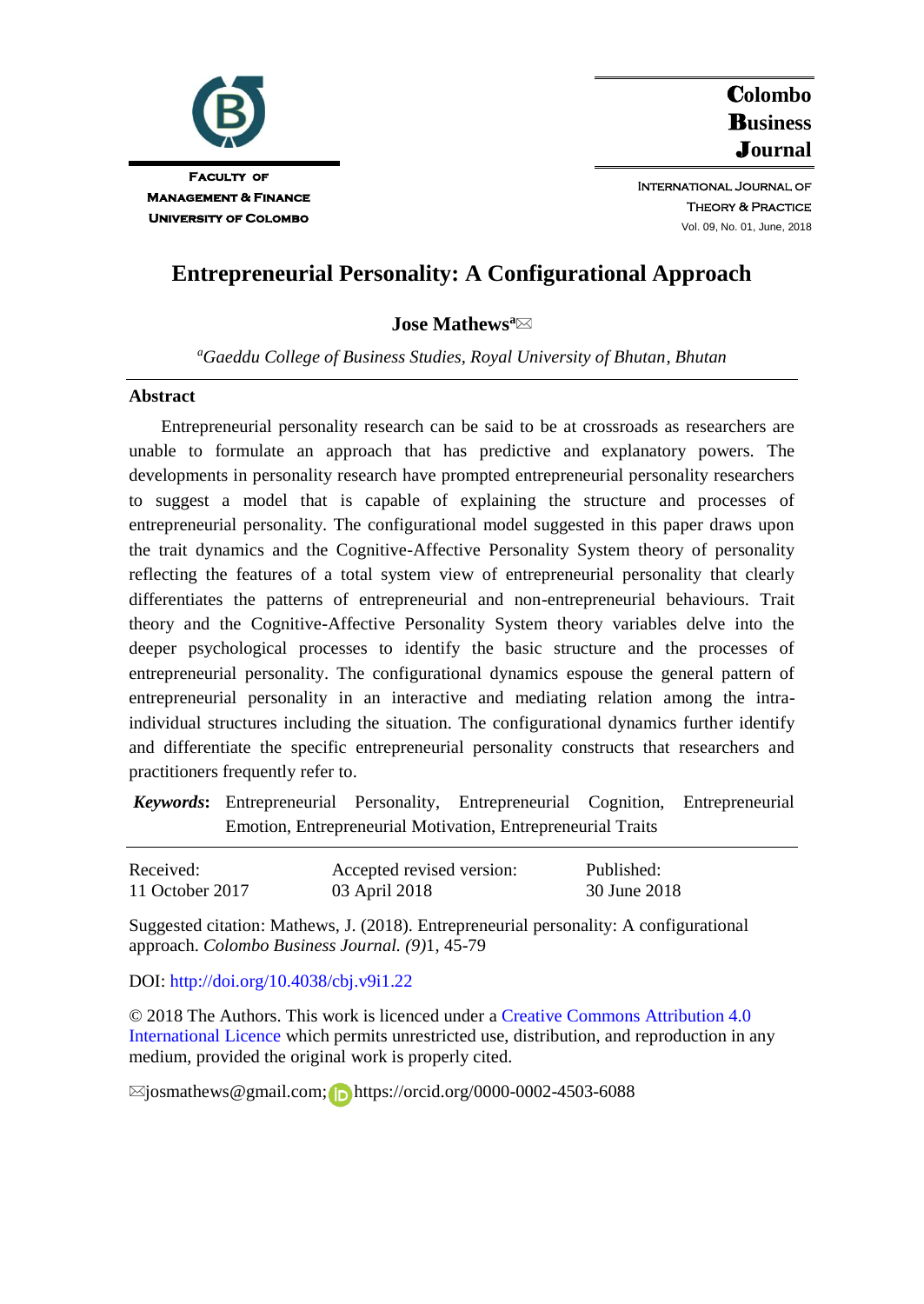# **Introduction**

Entrepreneurs who form a minor segment of the society are differentiated from non-entrepreneurs who constitute the major chunk of the population. The uniqueness with which entrepreneurs are endowed with has been the subject of a number of studies especially in the area of personality. It is agreed by researchers that the essence of understanding entrepreneurship from a subjective perspective (Vaghley & Julien, 2008) is through an in-depth examination of the structure and functioning of the personality patterns of entrepreneurs.

The research efforts made in this direction generally produced no conclusive explanation of personality as the focus of most of the research was rather diffused in understanding the total personality system of an entrepreneur (Korunka, Frank, Lueger, & Mugler, 2003). More specifically, the constricted use of the trait approach to interpret entrepreneurial personality reached nowhere as researchers were not able to identify a consistent and coherent cluster of traits constitutive of entrepreneurial personality (Rauch & Frese, 2007; Zhao, Seibert, & Lumpkin, 2010).

## Obschonka and Stuetzer (2017) contend that

the focus on the individual as a dynamic system characterised by both stability and plasticity and intra-individual dynamics between the more stable and the more malleable components, which have become a leading perspective in modern psychological science, is indeed largely missing in contemporary entrepreneurship research (in personality). ( p.204)

The intra-individual processes derived to explain personality in psychology range from cortical arousal (neurological explanation) (Matthews, 2016), which is not considered here, to dynamic structures and processes of cognition, emotion, traits and motivation (Mischel & Shoda, 1995; Obschonka & Stuetzer, 2017). Conceptualising a total system view of entrepreneurial personality involves the consideration of intra-individual structures and processes (including the Big Five Factors) and the situation which are found to be more basic to personality in differentiating an entrepreneur from a non-entrepreneur (Brandstatter, 2011; Obschonka & Stuetzer, 2017).

This lacuna of a fragmented approach to the explanation of entrepreneurial personality can be corrected by following the Cognitive-Affective Personality System theory (CAPS theory) that systematically accounts for the intra-individual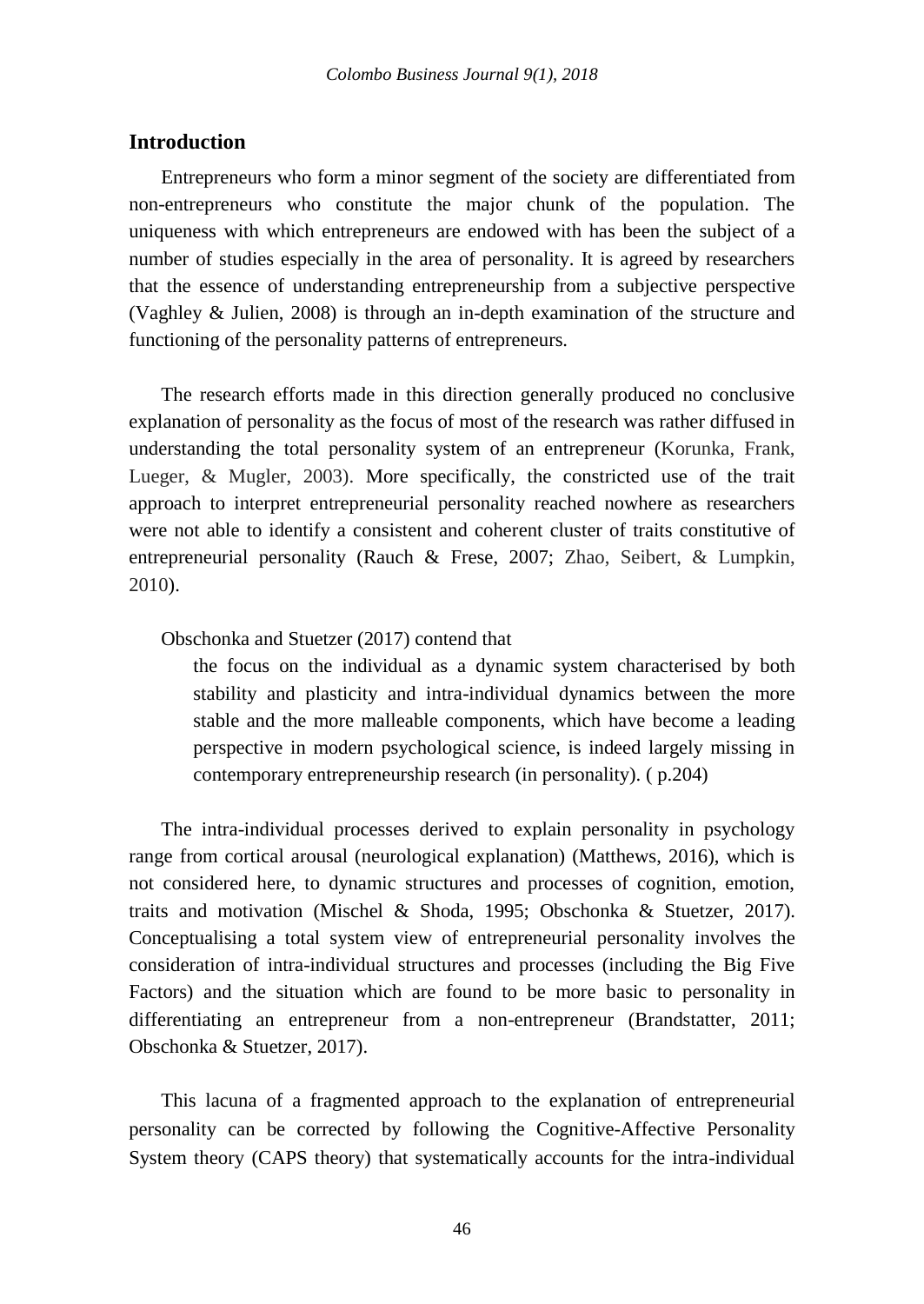sub-systems and the psychological features of the situation in the experience of personality. CAPS theory, which also draws upon the social cognitive theory (Bandura, 1978) adopts a person-situation interactional approach to explain the structure and function of a person's consistent and variable behaviour patterns (Mischel & Shoda, 1995). The significance of the situation, which is generally overlooked in trait explanations, is well integrated with the CAPS theory of personality where "situation –behaviour profiles show how a particular individual's behaviour pattern across the situation differs from the normative pattern of behaviour variation across them" and what at times differentiate the behaviour is the psychological features of the situation (Mischel & Shoda, 1995, p.249).

Entrepreneurial personality researchers who go by the trait dimensions (for example, Brandstatter, 2011; Obschonka & Stuetzer, 2017) state that traits cause behaviour, "traits are viewed as causes of mental and behavioural processes" (Brandstatter, 2011, p.223). In the same vein, Brandstatter (2011, p.223) states that "nothing is said about the mental and behavioural processes by which these traits influence start up decisions and entrepreneurial success". In other words, *how* traits cause mental and behavioural processes can be explained by delving into the cognitive, affective and motivational processes which give rise to the formation of stable entrepreneurial behaviours, otherwise called entrepreneurial personality (Brandstatter, 2011; Mischel & Shoda, 1995; Obschonka & Stuetzer, 2017).

Deriving a coherent, holistic and total system view of entrepreneurial personality thus involves explaining the interaction and the mediation that go into the development of entrepreneurial personality and this takes one to a configurational approach to understanding entrepreneurial personality.

The configurational approach (Meyer, Tsui, & Hinings, 1993; Miller, 1987) which relates to interconnected structures and processes take a holistic and dynamic view in its consideration of a phenomenon. A configuration involves the consideration of a "constellation of conceptually distinct characteristics that commonly occur together…processes, practices, beliefs and outcomes have been said to cluster into configurations" (Meyer et al., 1993, p.1175). In differentiating structures and processes, the configuration mode refers to constructs which are structures and processes which link constructs together (Dauber, Fink, & Yolles, 2012). The inter-connected intra-individual forces and situational features can produce a configuration that defines the dynamic nature of an entrepreneurial

47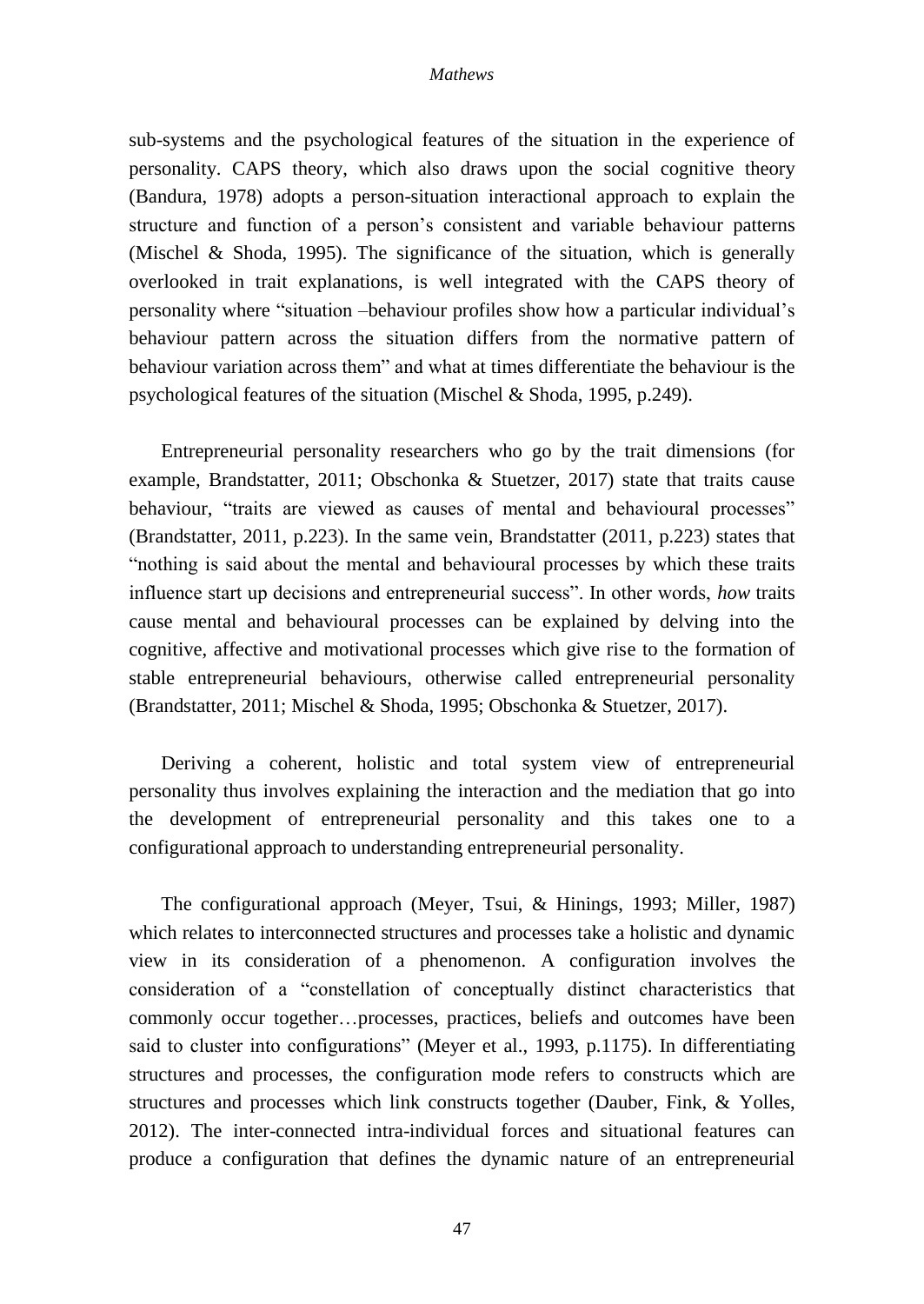personality. Alternatively the same structures and processes which differ in their nature and processes can produce a non-entrepreneurial personality.

Casting entrepreneurial personality in the configurational perspective circumvents the limitations imposed by the correlational and the unidirectional approaches followed in the earlier approaches to entrepreneurial personality. This better explains the pattern of entrepreneurial behaviours which are the outcomes of an interactional approach (Meyer et al., 1993) where the structures and processes are the causes and the configuration is the effect – entrepreneurial personality (Miller, 1987). Besides depicting the interactional and the interrelationships among the core internal and external processes and structures of entrepreneurial personality, the configurational approach also accounts for the related specific entrepreneurial personality constructs which are considered as offshoots of the basic structure of the entrepreneurial personality. The paper thus delineates how the intraindividual entrepreneurial structures and processes and the situations configure an entrepreneurial personality *generally and specifically wherein the general configuration points to the overall effect of the intra-individual and situational variables and the specific configuration indicates the effect due to the interaction of certain specific variables in the configurational dynamics.*

## **Conceptual Background of the Study**

In this section a review of the personality literature and entrepreneurial personality research is presented, which is followed by the exposition of the theoretical framework of the proposed model of entrepreneurial personality.

## *Entrepreneurial Personality (EP): The Extant Literature*

The concept of EP is derived from entrepreneurship and personality. Entrepreneurship is equated with innovative and value-creation behaviours (Leutner, Ahmetoglu, Akhtar, & Chamorro-Premuzic, 2014) besides relating it with recognition, evaluation and pursuit of an opportunity in different contexts (Pendergast, 2003). Examining the concept of EP in the context of personality leads one to the consideration of the interpretation of personality where the general position is that personality of an individual refers to the psychological forces that make individuals unique, distinctive and consistent in different situations of interaction (Baron, 2001). Researchers go by the general position that personality is an individual's unique and relatively stable patterns of behaviour, thoughts and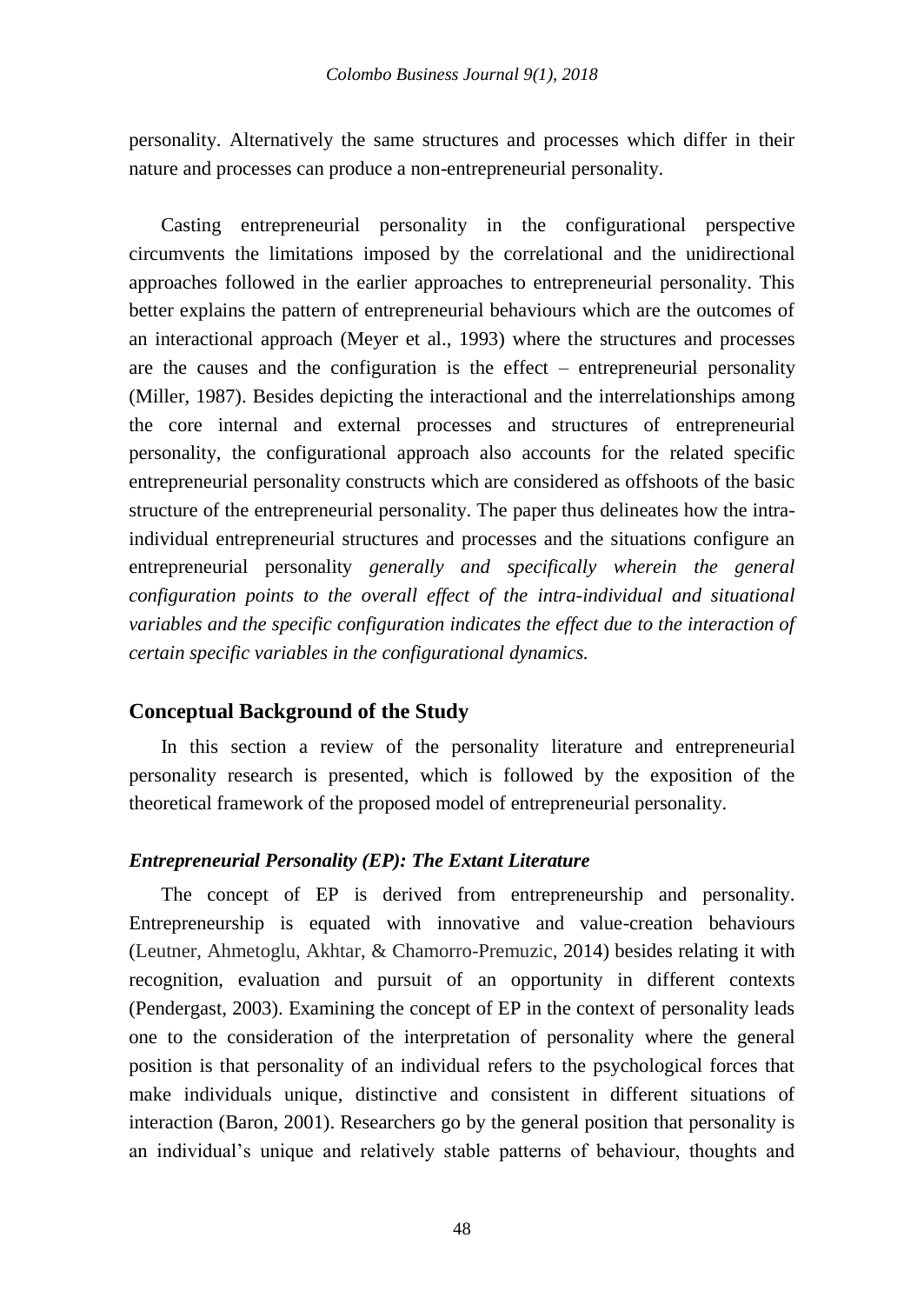emotions (Baron, 2001). EP thus relates to the characteristic thought, feelings and behaviour patterns of an entrepreneur who creates new values in an entrepreneurial context (Ostergaard, 2014).

The earliest versions of EP research are equated with personality traits research (Korunka et al., 2003) where traits can be defined as stable inner dispositions determining the behaviour. The traits that make-up EP include need for achievement, internal locus of control, persistence, determination, risk-taking, and independence (Pendergast, 2003).

However, EP research fell into disrepute due to a number of reasons, the major being the inconclusive results that did not go beyond certain correlates between entrepreneurship and personality (Zhao et al., 2010) and in this, entrepreneurial processes were oversimplified by relating it to certain random personality traits. Secondly, personality traits are not strongly related to entrepreneurship to warrant further studies, and thirdly, alternate views such as ecological approaches which focus on environmental accounts have been proposed to account for individual variations (Rauch & Frese, 2007). Further, the trait approach to EP was abandoned because of the prevalence of multiple theories and approaches to explain the stable personality structures and dynamic inner processes that reflect stylistic consistencies in behaviour in the versions of bidirectional and interactional models of personality (Bandura, 1999; Chell, 2007; Mischel & Shoda, 1995; Obschonka & Stuetzer, 2017).

The revival of interest in EP is also found in the views that trait dispositions are to be studied in relation to the situation that increases the predictive power of traits and in the integration of newer and more encompassing models of personality (Korunka et al., 2003; Rauch & Frese 2007). The use of newer approaches to study personality like the social-cognitive view and/or the person situation interactional models has brought about significant developments in this area (Bandura, 1999; Mischel & Shoda, 1995; Obschonka & Stuetzer, 2017).

Additionally, increased interest in the role of personality in entrepreneurship has recently seen resurgence due to the application of advanced research designs like the meta-analysis and factor analytical approach to traits (Rauch & Frese, 2007; Zhao et al., 2010). Elaborating on the significance of meta-analytic studies that group number of findings, Hunter and Schmidt (1990) contended that findings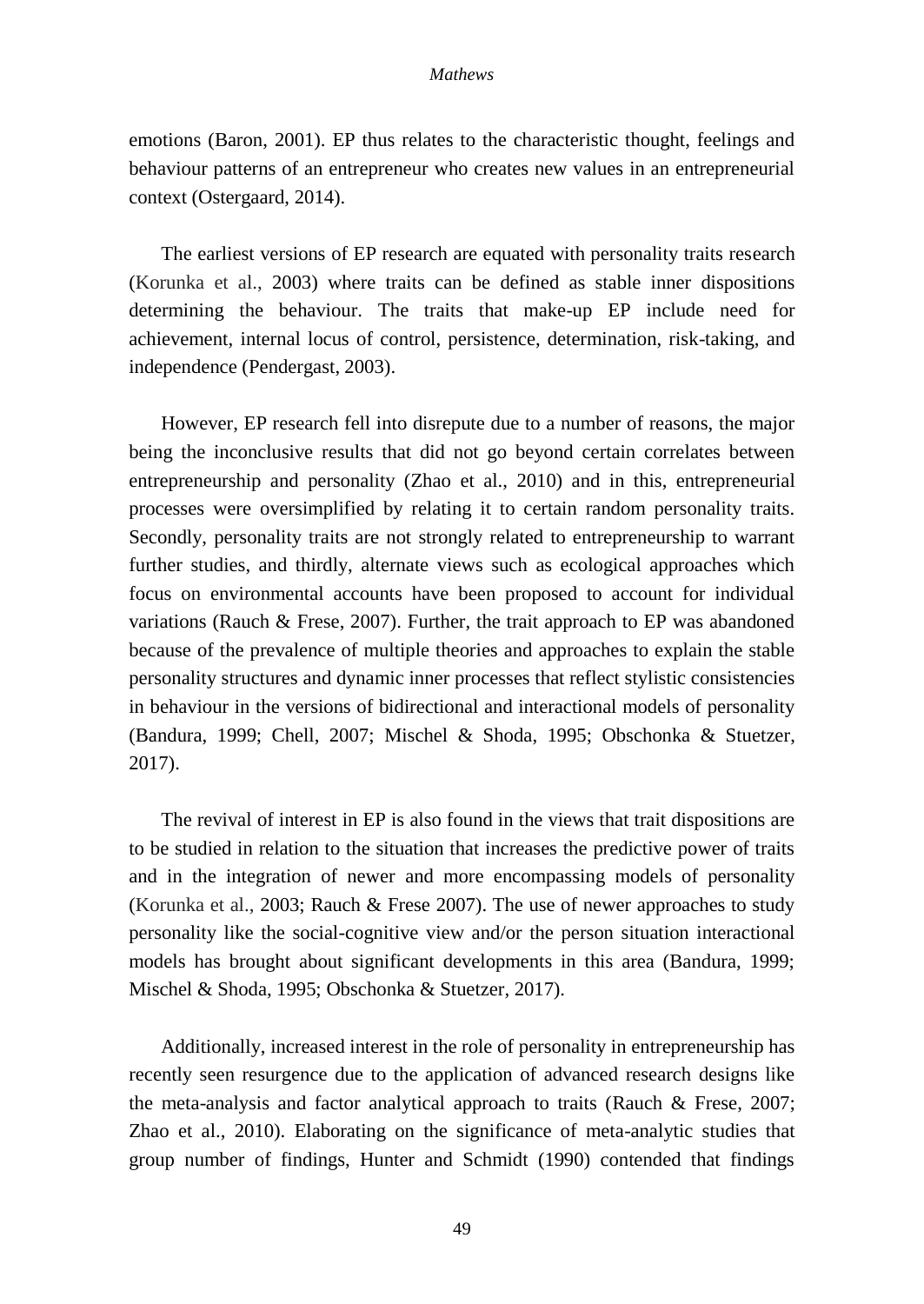which were made redundant due to methodological problems were corrected producing significant findings urging new research to uncover the internal and external dynamics of the personality of the entrepreneur.

The two predominant views in the current theory and practice of personality, the factor analytic trait approaches and the interactionist perspective (Baron, 2001; McCrae & Costa, 2008; Mischel & Shoda, 1995) deserve special consideration as they are the two cornerstones of EP as considered here. According to McCrae and Costa (2008) traits are implied in the consistent and recurring patterns of acting and reacting that simultaneously characterise and differentiate individuals from others. In describing personality as a dynamic psychological organisation of the psychphysiological systems, the trait theorists turn to considering the personality system that consist of components and the dynamic processes that interrelate the components. In accordance with the Five Factor Theory of McCrae and Costa (2008) the basic tendencies of Extraversion, Neuroticism, Openness to Experience, Agreeableness and Conscientiousness are the core traits that show themselves up in personality.

In the interactionist view, the stable internal structures and processes of cognition, affect, traits and motivation characterise individuals as unique entities (Mischel & Shoda, 1995). In this perspective, personality is a complex organisation of these internal structures and processes that are in interaction with the situation and the complexity is understood in terms of the dynamic interactions between/among these components.

The contemporary theories of personality and EP are dominated by the mediating process models of cognition (Bandura, 1999; Mischel & Shoda, 1995) affect (Mischel & Shoda, 1995) motivation (Brandstatter, 2011; DeShon & Gillespie, 2005; Mischel & Shoda, 1995) traits (McCrae & Costa; Obschonka & Stuetzer, 2017) and situation (Bandura, 1999; Mischel & Shoda, 1995; Sarason, Dean, & Dillard, 2006). As such a model of EP must draw upon the mediating structures and processes which are found to be the basic tendencies and underlying mechanisms of EP (Mischel & Shoda, 1995; Obschonka & Stuetzer, 2017).

The situation enters the interactive-mediating process as the features of the context are 'generated in thought, planning, fantasy, and imagination' and the context can also become an intra-psychic process (Mischel & Shoda, 1995). The context becomes integrated with the other mediating processes as they continue to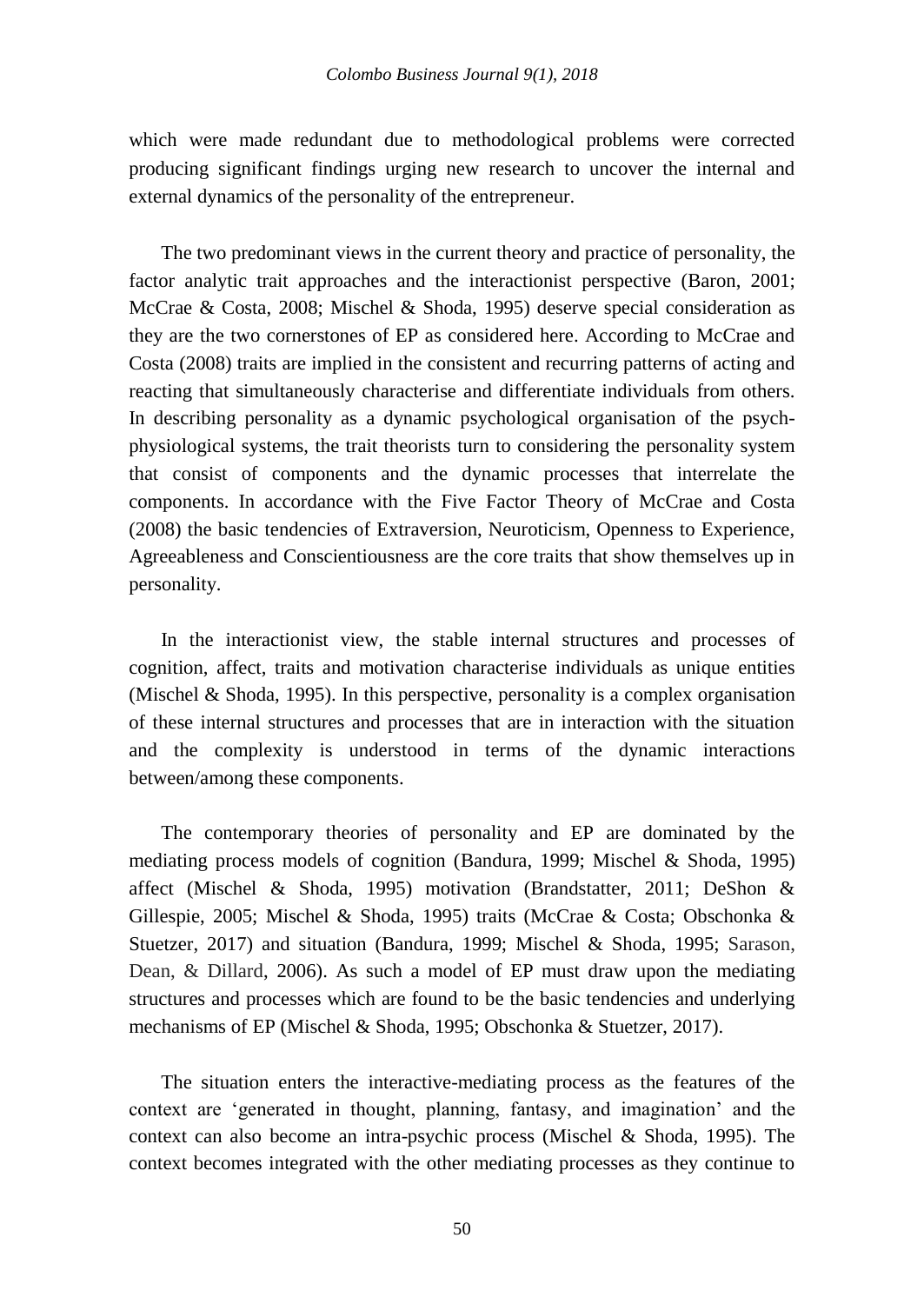influence each other in the dynamic process of a reciprocal interaction (Bandura, 1978; Levy, Beechler, Taylor, & Boyacigiller, 2007). It is this perspective of personality as a system of interacting and mediating variables of the internal systems and the external attributes of the situation that enable a researcher to predict and explain EP.

## *Theoretical Framework of the Proposed Model*

Having surveyed the general nature of EP research and the current interpretations of personality, the next step is to find a holistic, dynamic and a total system view of EP that integrates the predominant trends of interactionism and trait approach in personality and EP research.

Attempting to suggest a total-system view of personality involves drawing inputs from the trait models of EP, social cognitive theory and the CAPS theory of personality. The Five Factor Theory of personality considers traits as the basic tendencies that have biological bases of neurological processes which are stable and enduring tendencies (McCrae & Costa, 2008). Moreover, as 'abstract psychological potentials' and 'deeper psychological entities' they have strong and continuing influence on the behaviour and they fashion the personality. In the same vein the CAPS theory that accounts for personality invariance in its identification of the basic structures and processes, mark the cognitive, affective and motivational units along with traits which are organised subjective structures and processes activating behavioural patterns. However, in CAPS theory and related views (for example Brandstatter, 2011) traits are psychologically based at the cognitive – affectivemotivational processes and traits are derivations of these basic psycho-neurological processes (Mischel & Shoda, 1995). Traits here become an outcome and a differentiating psychological structure that directly influences behaviour.

In relation to this total system view of personality, it can be stated that EP structures and processes are to be understood relating the intra-individual processes of Cognition, Affect, Motivation, Traits, and the Situational processes (CAMTS) which in its interactive-mediational processes "operate as interlocking determinants of each other" (Bandura, 1978, p.346) that finally differentiate a personality or for that matter an entrepreneurial personality from a non-entrepreneurial one (McCrae & Costa, 2008; Mischel & Shoda, 1995; Obschonka & Stuetzer, 2017). The individual differences that personality researchers are concerned about are found in these differentiated and interacting inner sub-systems and the external/situational context which are in a state of active reciprocal relations (Bandura, 1978; Chell,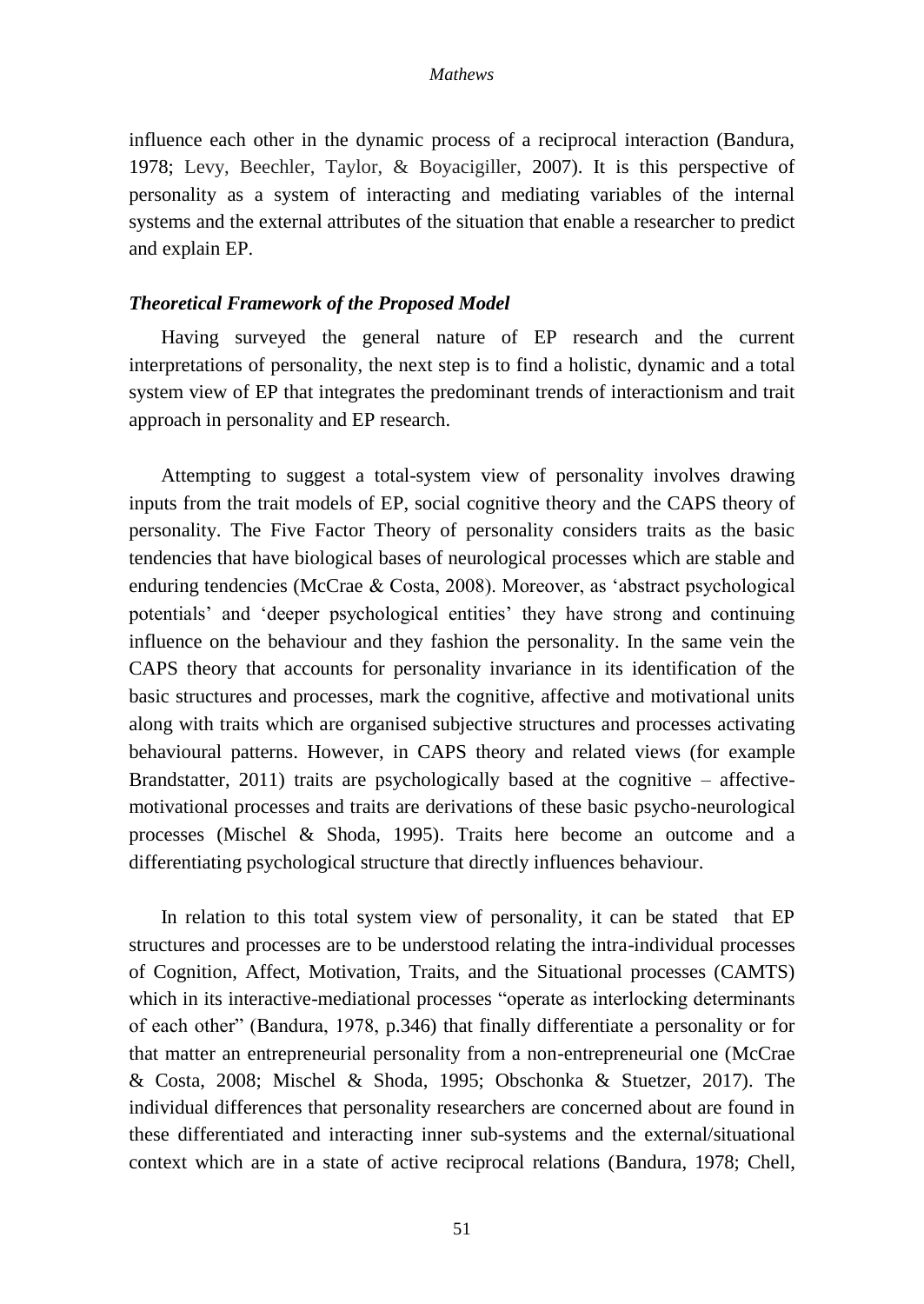2008; Mischel & Shoda, 1995; Obschonka & Stuetzer, 2017). However, in the finer differentiation, reciprocal relation is not always a given as there can be nonreciprocal interaction and it depends on the inputs and the mediating units, which in other words means that it is the configurational dynamics that ultimately determine the personality patterns (Mischel & Shoda, 1995). Thus, CAMTS in its dynamic, interactional and configurational nature become the core processes of EP.

In this person-situation interaction theory EP is conceptualised as a dynamic psychological organisation of internal and external forces (Baron, 2001; Mischel & Shoda, 1995; Obschonka & Stuetzer, 2017) of Cognition, Affect, Motivation, Traits and the Situation leading to the source of variation in personality (Bandura, 1978; Chell, 2008; McCrae & Costa, 2008; Mischel & Shoda, 1995). In an equation form EP is expressed as  $EP = f [C, A, M, T, S, (C \times A \times M \times T \times S)]$  wherein the interaction implies the combined effect of CAMTS in determining EP (Chell, 2008). The (reciprocal) multidirectional interactions among these system variables characterise the personality of the individual or the EP. It can be surmised that each intraindividual process is an interactive outcome of the other interacting processes, that, for example C is an interactive outcome of A M T and S.

In the interactive-mediating explanations of EP drawn upon the general personsituation approach to personality, the focus is on the "psychological mediating processes" (Mischel & Shoda, 1995, p.252) of CAMTS brought in by both socialcognitive theory of Bandura (1999) and the CAPS theory wherein the mediating processes of cognition, affect, motivation and traits, which together with the situation interact and generate "distinctive complex molar behaviour patterns" (Mischel & Shoda, 1995, p.252) of entrepreneurial nature. These mediating processes are represented by an individual's encodings or construal (of self, others, people, situations), expectancies or beliefs (about outcomes and one's own efficacy); affects (feelings, emotions); subjective values; competencies (for the construction and generation of social behaviour); motivation-self-regulatory strategies and plans in the pursuit of goals and activated trait dispositions (Mischel & Shoda, 1995; Obschonka & Stuetzer, 2017).

In the same way an individual structures a situation, the situation also structures the behaviour of the individual which is explained by the reciprocal relations theory, CAPS theory and structuration theory. The pattern of reciprocal relations between situation and intra-individual processes is a foregone conclusion in the socialcognitive theory of Bandura (1978) and related theories (Dess, Newport, &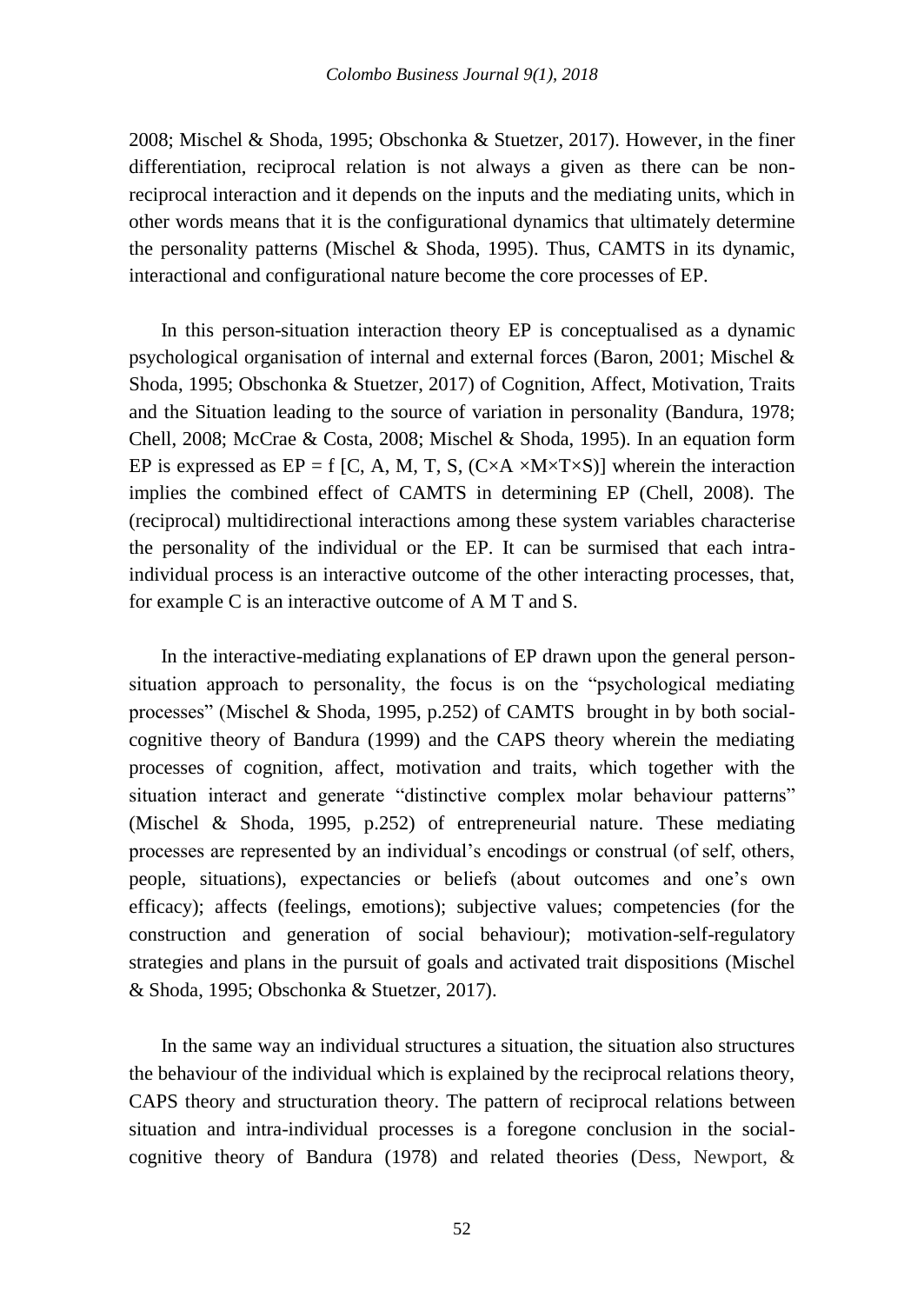Rasheed, 1993; Levy et al., 2007; Korunka et al., 2003; Mischel & Shoda, 1995; Sarason et al., 2006) even though, as stated above, it is not always active depending on the configurational patterns (Mischel & Shoda, 1995). The situation interacts with the internal structures and processes wherein these five factors configure (Dess et al., 1993; Korunka et al., 2003) the EP system such that intra-individual dynamic processes in interaction and integration with the situation (Mischel & Shoda, 1995) capture the nature of the EP system.

## *The Configurational Model of Entrepreneurial Personality System*

The general configurational approach suggested by the author depicted in Figure 1, is derived from the interactive-mediating explanation of EP which is in keeping with the dynamic organizational structure of personality where the intraindividual subsystems and the situation constitute the configuration that can vary from context to context or from person to person.



**Figure 1: The General CAMTS Configuration Model of Entrepreneurial Personality**

The patterns of behaviour that characterise the EP are in the configuration of intra-individual processes and situational variables of importance (Connell, Halpem-Felsher, Clifford, Crichlow, & Usinger, 1995; Korunka et al., 2003). In the configurational approach the dynamic psychological structures and processes configure the personality pattern (Mischel & Shoda, 1995; Korunka et al., 2003) that goes beyond the unidirectional influences and focuses on "patterns and interrelations within a broader set of configuration areas" (Korunka et al., 2003, p.25) wherein the configurations are understood as inherently multidimensional in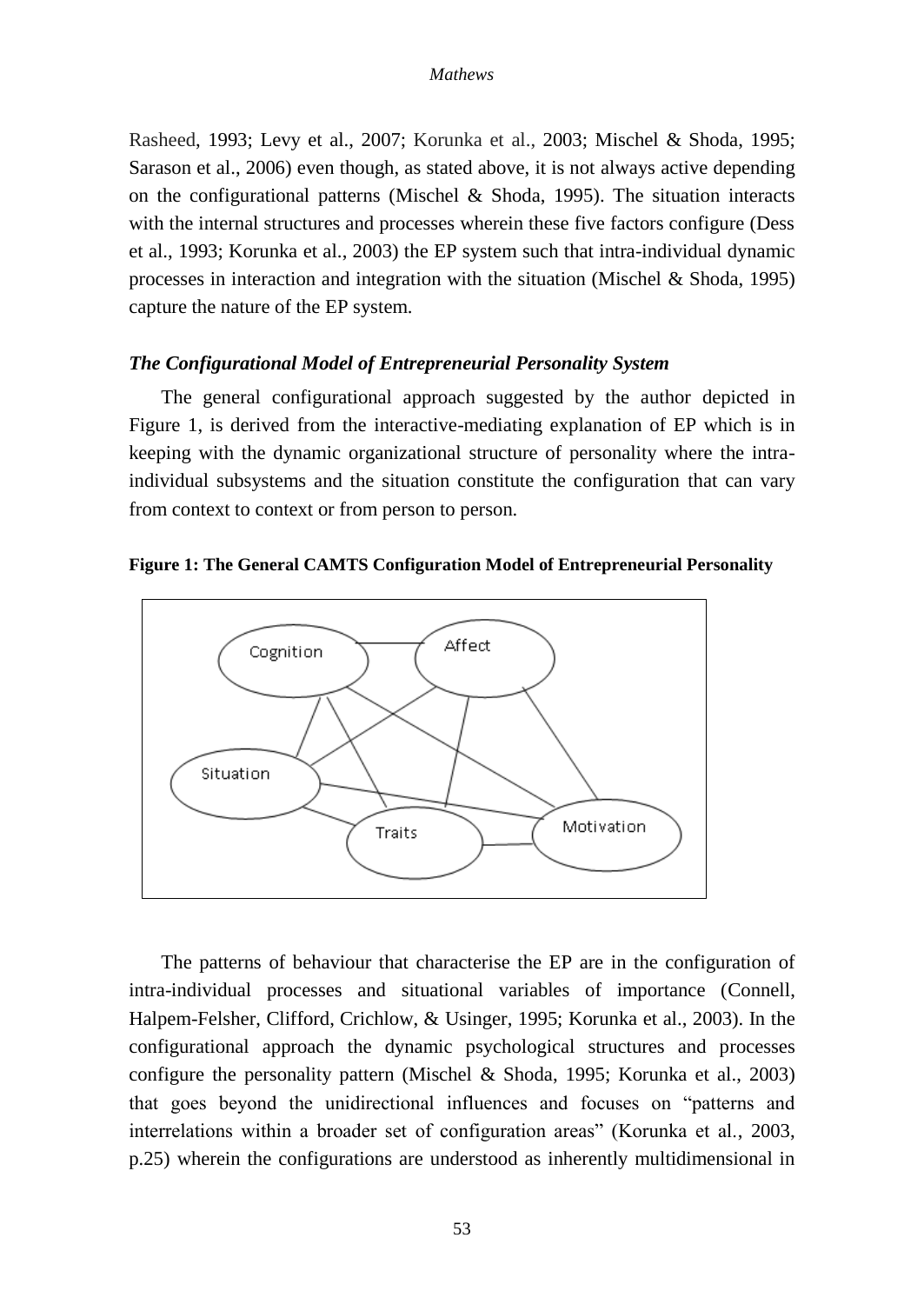nature where key attributes are tightly interrelated and mutually reinforcing (Korunka et al., 2003). A configuration can represent a number of specific and separate processes and dynamics connected to attributes which are meaningful collectively rather than individually and it represents a relatively long-lined set of dynamics representing multiple domains (Dess et al., 1993). In this configurational approach the significance of each subsystem varies in different combinations and the five variables differentially pattern the behaviour. The configuration of these forces changes in response to adaptive functioning (Dess et al., 1993) or in accordance with the impact of a particular force, as for example, when the influence of situation is predominant or when it is least influential in determining the behaviour (Mischel & Shoda, 1995). It is these multiple (reciprocal) interactions of dynamic and continuing nature that characterise the configurational process of entrepreneurial personality.

## *The Interactional Dynamic Processes*

Cognitive-affective states are intertwined and they mutually influence each other in generating cognitions and emotional states. Affect and cognition co-exist, and they independently and in an interactive way influence each other in generating behavioural processes (Homburg, Koschate, & Hoyer, 2006). According to Baron (2008) affect influences cognition in the process of perceptions of the external world, in stimulating creativity, in the tendency to engage in heuristic processing, in memory, in the use of cognitive strategies and in the interpretation of other's motives. In the same way, affect influences cognition, cognition also influences the affective dynamics (Baron, 2008). Cognition, behaviours, motivation and affect are interrelated and interacting such that according to Schunk and Zimmerman (1994), cognitions, behaviours and affects are activated and oriented toward the goal attainment, which then becomes a motivational process.

The importance and the significance of considering interactions among the subsystems are further expressed by Lazarus (1991) where he states that

without cognitive activity to guide us we could not grasp the significance of what is happening in our adaptational encounters with the environment, nor could we choose among alternative values and courses of action. Emotion without thought would be mere activation without the directionally distinctive impulses…. Motivation without cognition would be merely a diffuse undifferentiated state of activation…Finally integration of behaviour would also be impossible without cognitive direction. (p.352)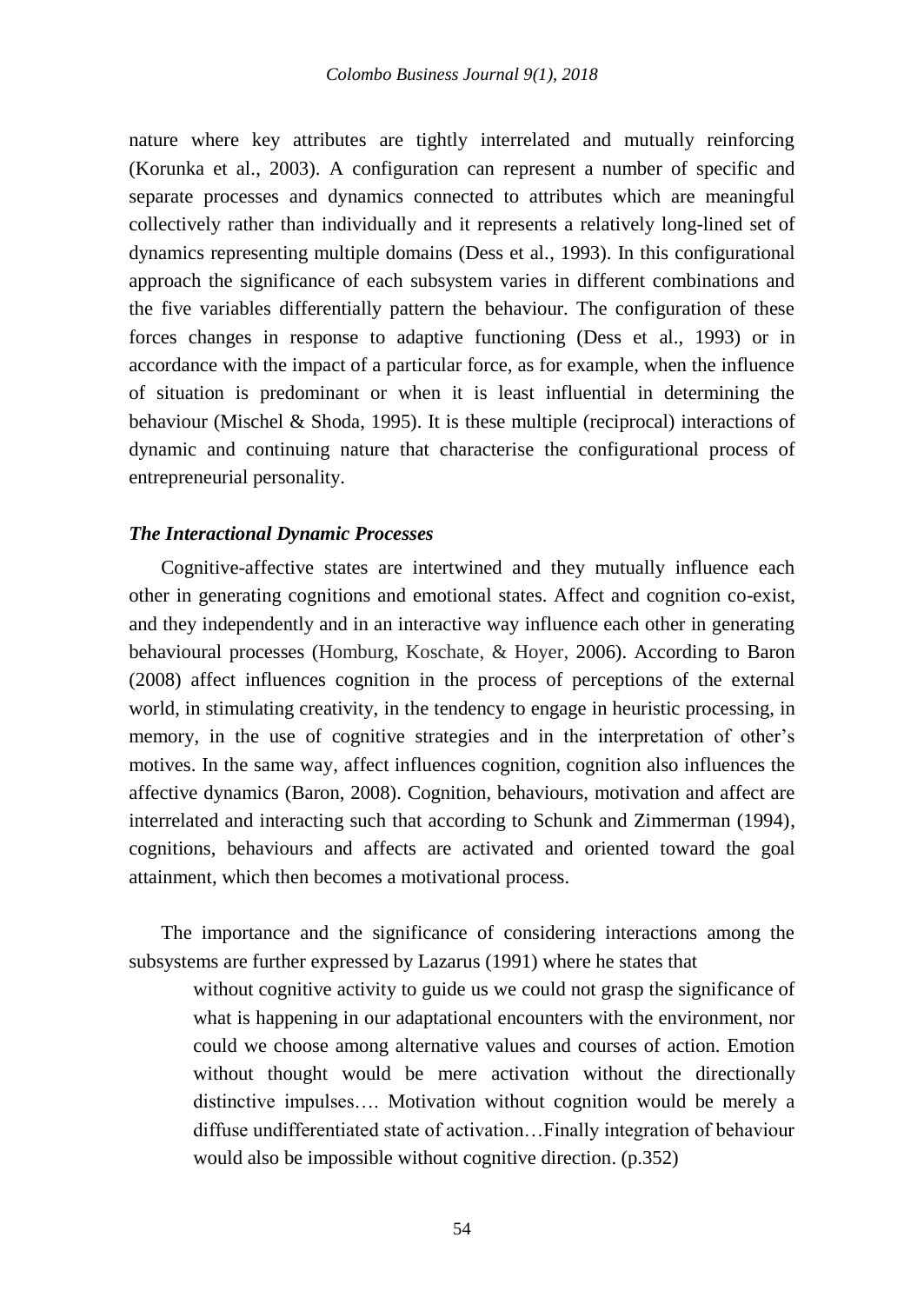The interrelationships and interactions among the inner sub-systems are also expressed in what is called Action -Trait theory (A –T theory). This grand theory of motivation deals with the "what" and "how" of motivation, where "what" involves, a taxonomy of states and outcomes and "how" is an interaction and interrelationships of cognition, emotion and behaviour that emerge "as they affect the manner in which desires (wants) are experienced (externalized)" (Bernard, 2016, p.24).

Further support for the interactions between sub-systems, can be identified in the literature that discusses relationships between traits, motives and context. Traits mediate the expression of motives or goal-directed behaviours (Brandstatter, 2011) and the interactive effects of motives and traits greatly explain behaviour than when they are considered independently since many trait theories conceive of traits as having motivational components (Winter, John, Stewart, Klohnen, & Duncan, 1998) and "it seems justified to deal with the Big Five and the motives in the same vein" (Brandstatter, 2011, p. 223). Traits are also greatly understood in relation to the context and the person situation interaction model specifies the uniqueness of situation in the activation of trait dynamics (Mischel & Shoda, 1995).

The reciprocal interactions between the personality subsystems and the context are explained by the structuration theory which states that in the recursive relationships the sub-systems and the context influence each other in the processing of the information of attributes (Levy et al., 2007; Sarason et al., 2006)). In the entrepreneurship context, Sarason et al. (2006), refer to the mechanisms of cocreation where the entrepreneur and the context are in a relationship of duality.

From the contextual angle, a particular situational feature activates certain units which activate other related units "until ultimately they generate a behavioural response" (Chell, 2008, p.150) and the crux of the dynamic process interaction model of the five factor model of entrepreneurial personality is multiple (reciprocal) interactions leading to the emergence of a configuration that generally defines EP and specifically defines individual entrepreneurs. The CAMTS systems thus "interact dynamically and influence each other reciprocally (or otherwise) and it is the organisation of the relationships among them that form the core of the personality structure" (Mischel & Shoda, 1995, p.253) or EP (Obschonka & Stuetzer, 2017).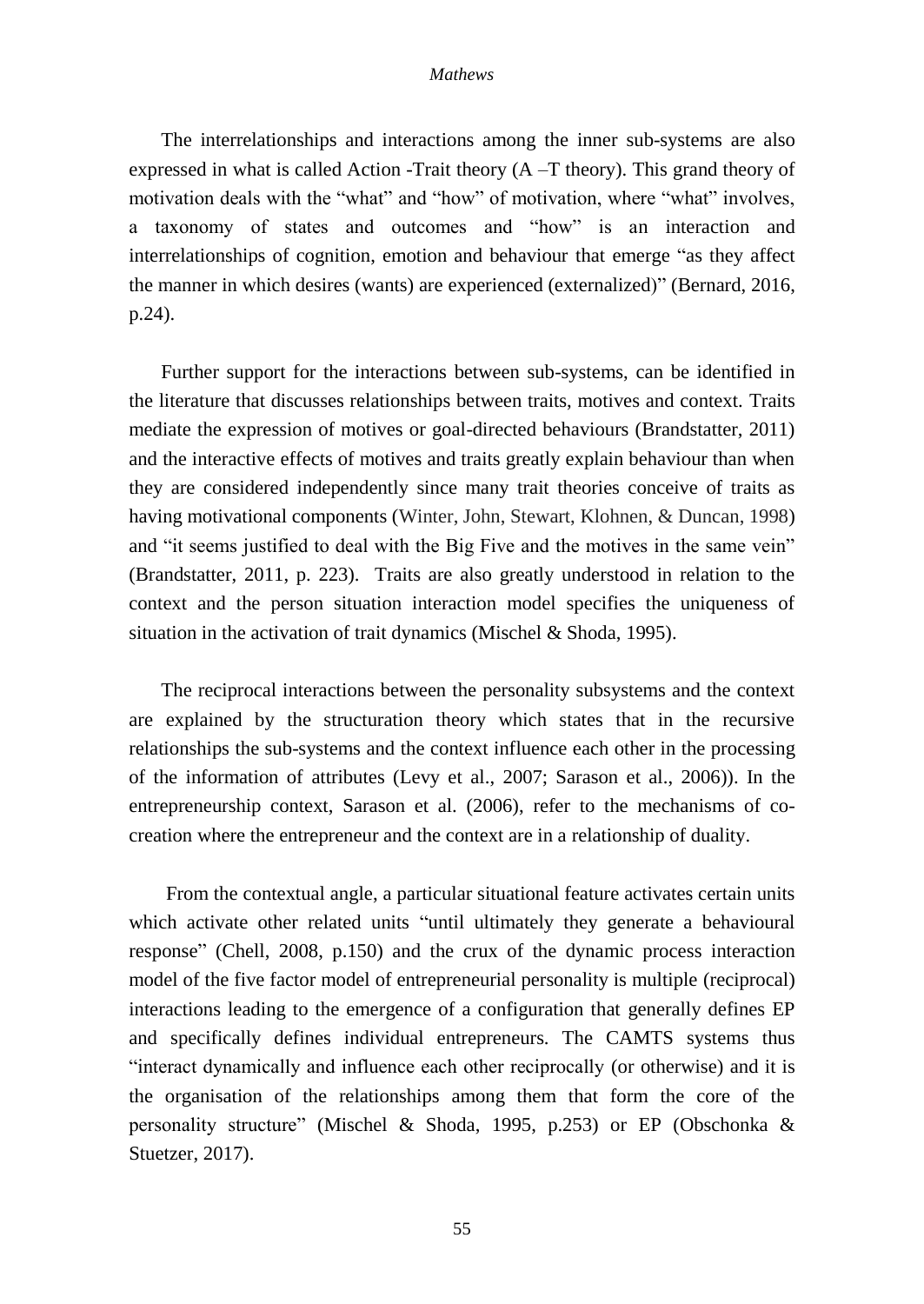The general pattern of EP in Figure 1, delineates the multiple (reciprocal) determinations of the sub-systems which, as indicated by the lines, configure an EP. The configurational dynamics that characterise EP collectively influence each other, such that CAMTS in its interaction and mediation, configure general EP pattern and specific EP patterns. This principle of the interaction, mediation, and activation or deactivation of the mediating units is in keeping with the reciprocal determinism view of Bandura (1978) and CAPS theory of Mischel and Shoda (1995) that characterise the subsystems of differential nature for each person.

The general pattern of configuration conforms to the *personality of entrepreneurs* where all entrepreneurs regardless of their variations fit in and to explain the within-variations of entrepreneurs one has to invoke the specific configurational dynamics of EP. This is because the activation of a mediating unit and the effects it produces are traced to the particular individual-specific CAMTS (Mischel & Shoda, 1995).

In the general and specific multiple (reciprocal) interactions that configure the functional relationships between/among the subsystems, the differentiating personality patterns are explained "in terms of whether and when they become, in varying degrees, activated, deactivated or are not influenced by each other" (Mischel & Shoda, 1995, p.255) producing predictable behaviours in a given configuration. Accordingly, the interactions can be reciprocally active, reciprocally deactive, one way active, one way deactive and/or zero influence. An example of these patterns of interaction leading to a particular configuration is shown in Figure 2 where, for example, cognitions influence emotions (one-headed arrow), cognitions and emotions influence each other (two-headed arrow), cognitions and situation do not influence each other (two headed dashed arrow) cognitions and motivation influence each other (two-headed arrow) and cognitions either have least influence on trait activation or deactivate traits (dashed one-headed arrow). In the same way, other patterns of interactions of one way, two-way or least influence between two or more subsystems that configure EP can be depicted for other configurations of affect, motivation, trait and situation. These differential patterns of influences of activation and/or deactivation (least influence to zero influence to inhibition) which are traced to the individual's own unique mediating units, determine the extent of entrepreneurial behaviours or the "signatures of personality" (Mischel & Shoda, 1995, p.248).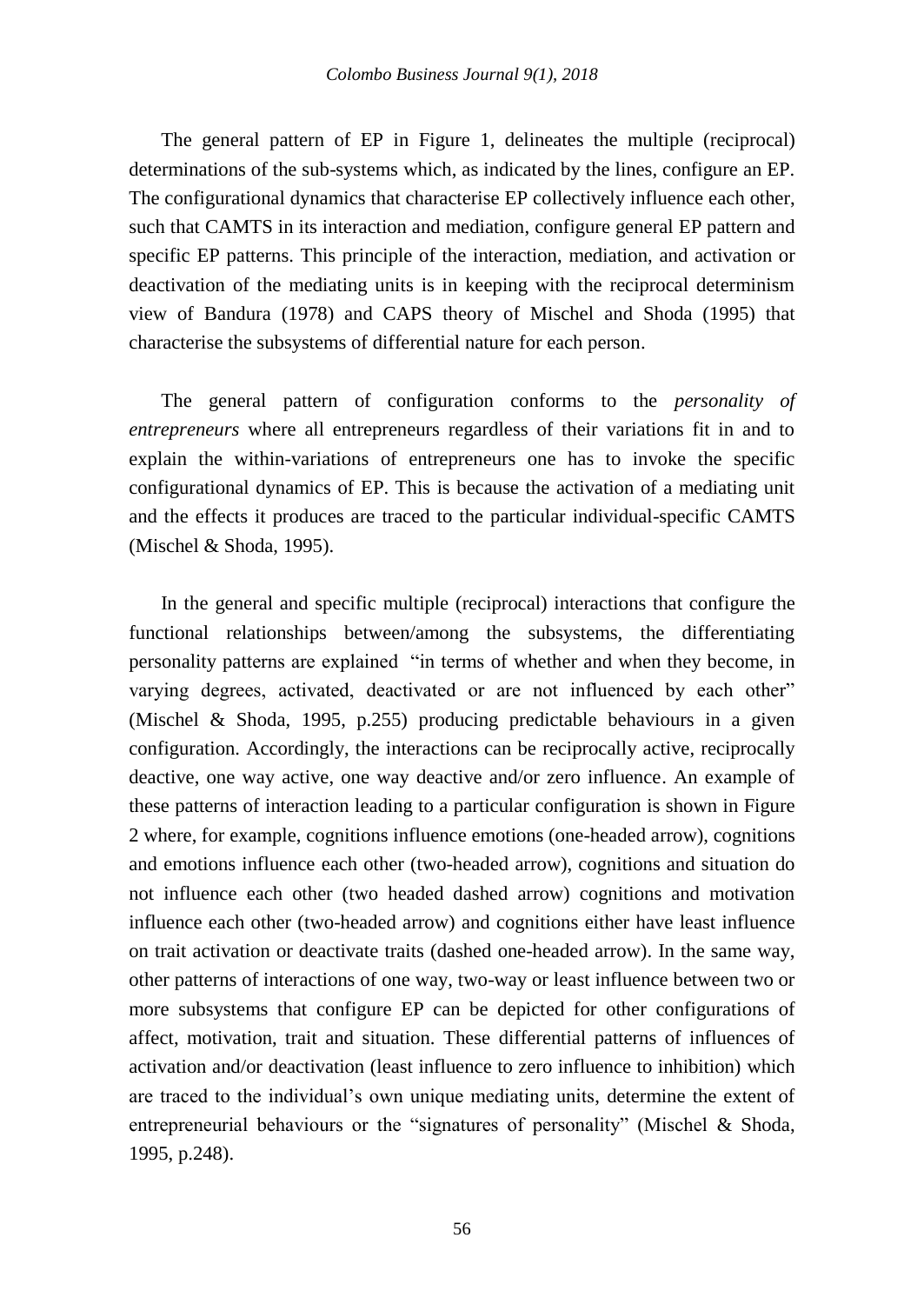

**Figure 2: A Model of Specific Configuration of Entrepreneurial Personality**

Now the pertinent question is how does one characterise the intra-individual subsystems of multiple interactions that activate or deactivate the specific and general patterns of entrepreneurial behaviours (Mischel & Shoda, 1995), or in other words what differentiates the subsystems of entrepreneurs and non-entrepreneurs? The answer is given in the explanations of the nature of the sub-systems.

## *Entrepreneurial Cognitions*

Entrepreneurial cognitions that differentiate an entrepreneur from a nonentrepreneur form one of the five basic mediating and sub-system units of the configurational model of personality. Cognitions that involve thoughts, beliefs, knowledge, expectancies, goals and desires are characterised by the intentional, computational and representational processes of transforming, reducing, elaborating, storing, recovering and using the sensory information (Madhavaram, Badrinarayanan, & Granot, 2011; Neisser, 1967). The structures and processes of cognitions involved in the generation of cognitions are respectively called cognitive structures and cognitive processes (Schneider & Angelmar, 1993). Cognitive structures are different forms of representations of knowledge that differ in the degree of differentiation, articulation and integration of knowledge units labelled cognitive complexity (Levy et al., 2007; Schneider & Angelmar, 1993). The greater the complexity of the cognitive structure, the higher the information-processing capability and highly complex cognitive structures stores and uses loads of information in cognitive processing activities producing innovative/problem-solving outcomes (Levy et al., 2007). Cognitive processes refer to the search, selection and retention involved in information processing (Schneider & Angelmar, 1993).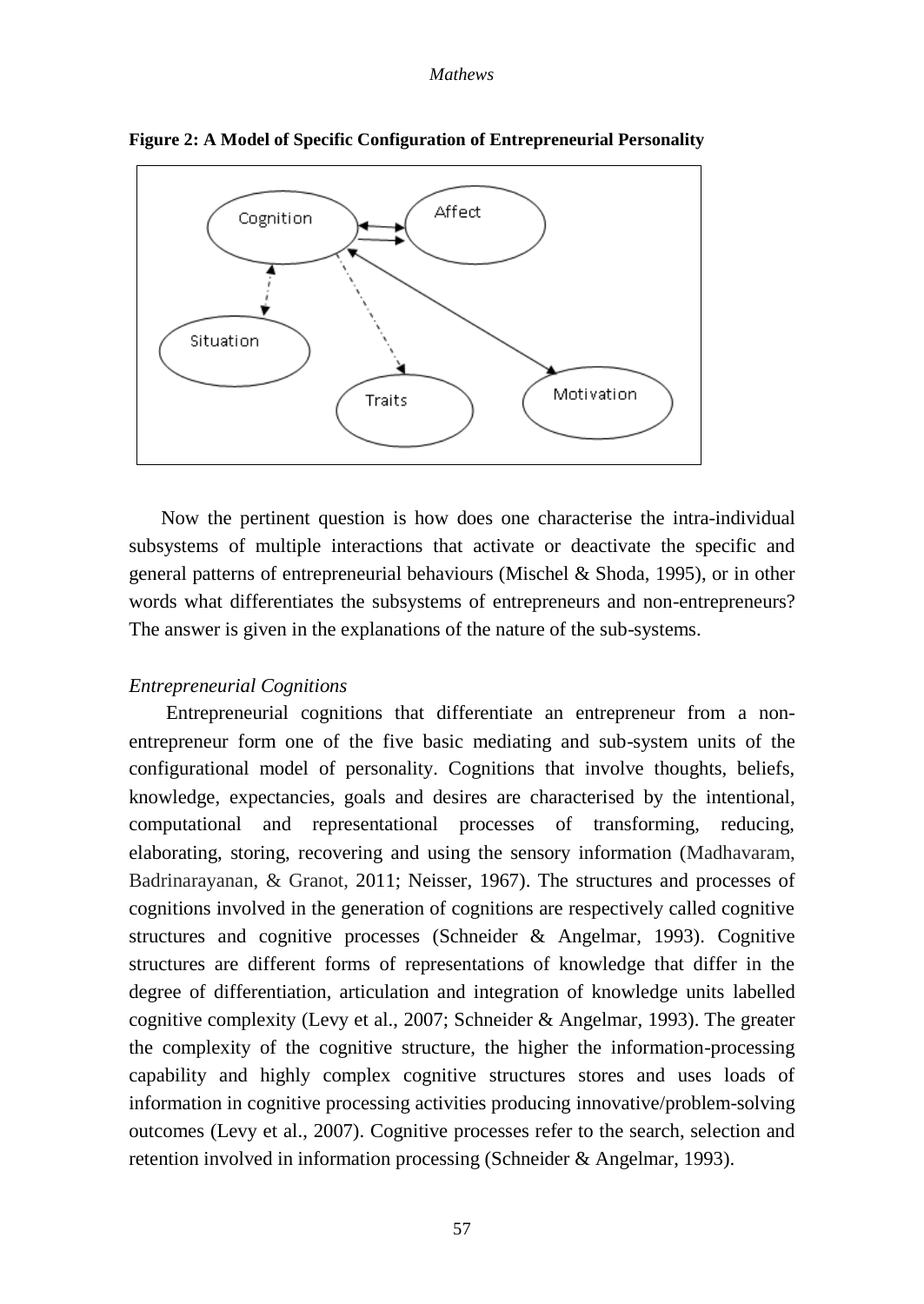Entrepreneurial cognitions, are "knowledge structures that people use to make assessments, judgments or decisions involving opportunity evaluation, venture creation and growth" (Mitchell et al., 2007, p.2). Entrepreneurial thinking is understood in terms of opportunity recognition and as a cognitive process it differs among individuals. According to Shane and Venkataraman (2000), discovery of opportunities differ among individuals because of the two reasons of the possession of prior information necessary to identify an opportunity and the cognitive properties necessary to value it.

The cognitive properties of the cognitive structure of individuals differ and entrepreneurs generally share certain features. Mitchell, Smith, Seawright, and Morse (2000) state that entrepreneurial cognitions vary systematically in comparison to non-entrepreneurs. In their exposition, Mitchell et al. (2000) refer to the prevalence of expert scripts/cognitive scripts which are active in entrepreneurial thinking. Also, these scripts are considered to be the cognitive bricks and mortars of building new ventures.

These expert scripts of a dynamic process are knowledge structures organised in long-term memory through the "iterative interrogation, instantiation and falsification of cognitions grounded in real-world experience" (Mitchell et al., 2000, p.975). These scripts can relate to arrangement cognitions of the feasibility of a venture, willingness cognitions of the propensity to act and ability cognitions of the venture desirability, which are otherwise termed arrangement scripts, willingness scripts and ability scripts, respectively (Mitchell et al., 2000).

The development of entrepreneurial cognitions involve the information processing that can involve the three phases of attention (or information acquisition), interpretation and action (Daft & Weick, as cited in Levy et al., 2007). Cognitive structures mediate the information processing and the specific nature of the cognitive structure besides the complexity aspect and individual-specific propensities, influences the way processing of information is executed.

In the information processing perspective opportunity identification takes two dichotomous interpretations: entrepreneurial opportunity is viewed as objective: exogenous, discovered, exclusive, centred on the entrepreneur and on the entrepreneur's information network and on the other side it is subjective: endogenous, enacted, inclusive, cognition based, centered on the entrepreneur and the way information is processed (Vaghley & Julien, 2008).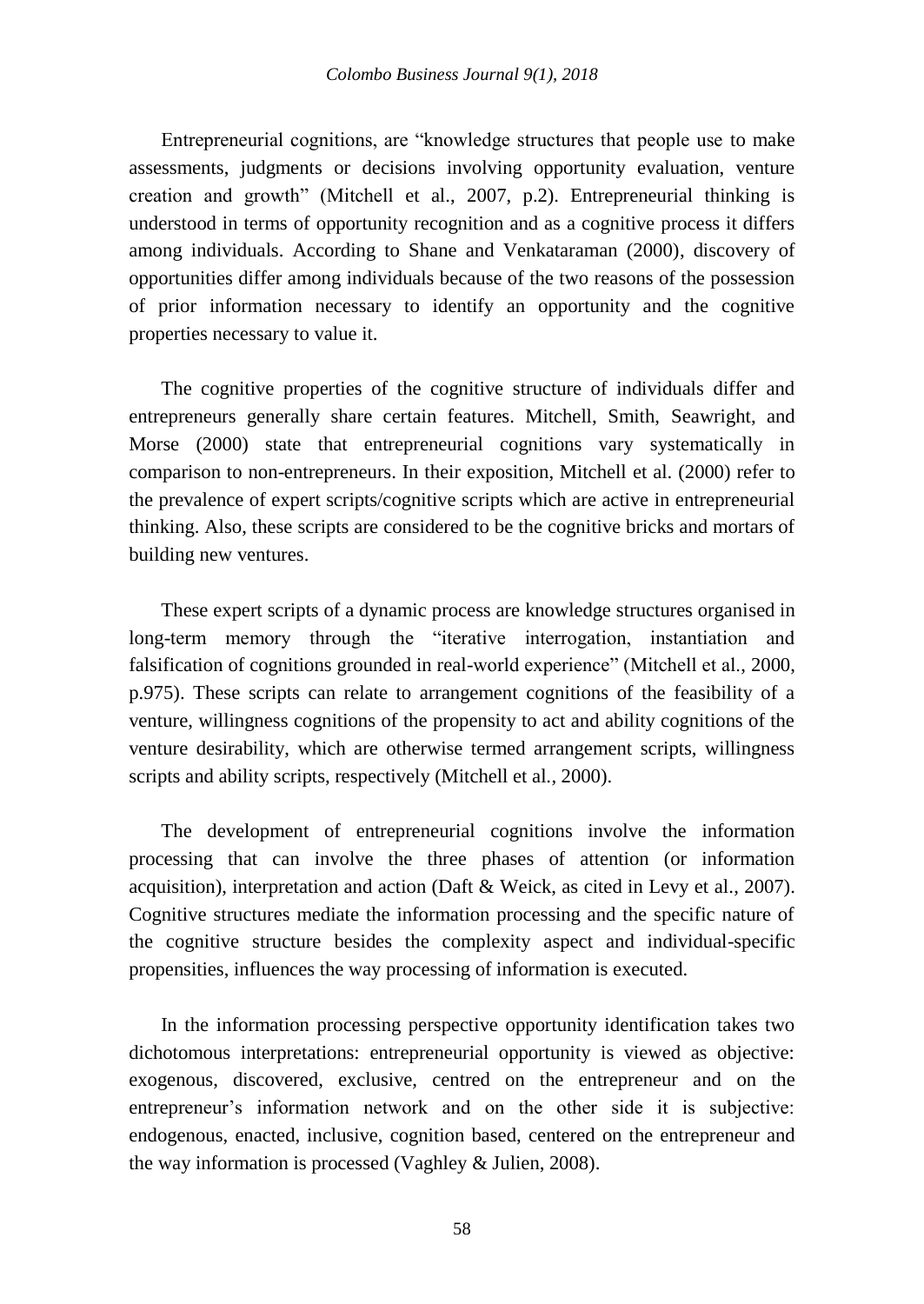The former viewpoint is termed opportunity discovery or recognition and the latter is termed opportunity enactment or construction (Vaghley & Julien, 2008). This duality view of entrepreneurial information processing pursues formal models or algorithms (opportunity discovery/recognition) and interpretative or heuristic models (opportunity enactment or construction) (Vaghley & Julien, 2008).

The CAPS theory of personality underlines the individual–specific information processing where "individuals differ stably in the chronic accessibility or activation levels of the particular mental representations available to them" (Mischel & Shoda, 1995, p.253). Accordingly individual-specific cognitive structures and processes differentiate an entrepreneur from a non-entrepreneur at the personality level (Baron & Ward, 2004). The information processing and interactions "(generate) characteristic predictable patterns of variation as well as characteristic elevations in the individual's behaviour across situations" (Mischel & Shoda, 1995, p.262).The information processing characterised by the complexity and the properties of the cognitive structures and processes produce cognitive outcomes which are distinctive and differentiating an entrepreneur.

## *Entrepreneurial Emotions*

Entrepreneurial emotion, which is a subjective state of feeling or experience can be an antecedent to or/and concurrent with or/and a consequence of opportunity recognition or identification (Cardon, Foo, Shepherd, & Wiklund, 2012). Emotion is intertwined with the entrepreneurial activity of opportunity recognition, or evaluation of the feasibility of an opportunity.

In the entrepreneurial process, according to Baron (2008), affect plays important roles in influencing the entrepreneurial activities. Firstly, by its very nature entrepreneurial activities are undertaken in an unpredictable environment and as such affect can readily tip the balance in the pleasant or in the unpleasant direction, both of which have consequences for the entrepreneurial outcomes. Experiences of failure can result in negative emotions and it can have destructive effects just as immoderate positive emotions produce negative effects (Wolfe & Shepherd, 2015). In the same way, negative emotions managed in a realistic manner and positive emotions taken in a constructive manner produce positive effects (Wolfe & Shepherd, 2015).

Secondly, the varied and novel tasks that entrepreneurs perform in starting new ventures are found to be influenced by affect. According to Baron (2008) affect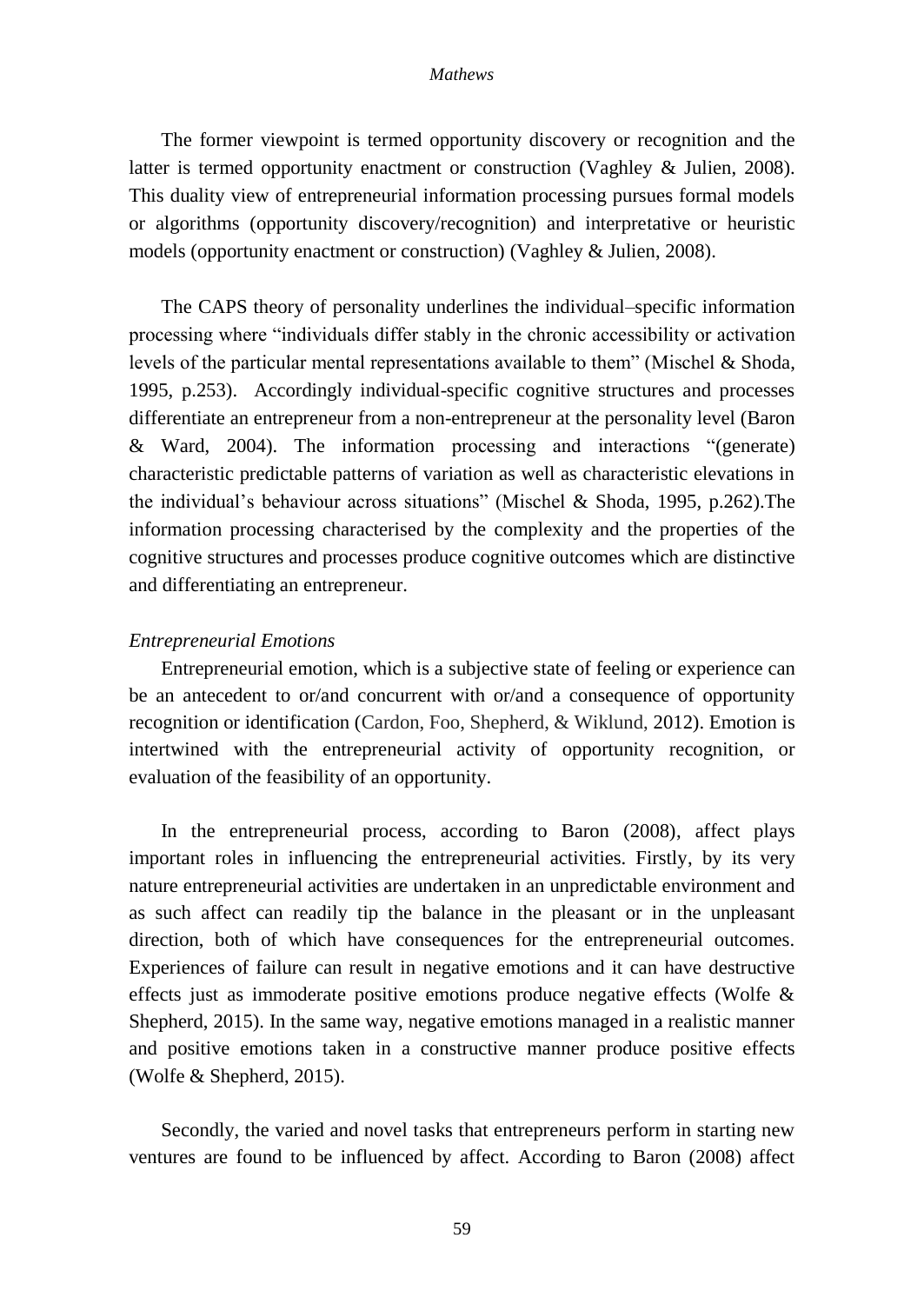comes into play in the entrepreneurial activities of creativity (opportunity recognition), persuasion (acquisition of essential resources), decision-making and judgment (setting up of business models and formulation of strategies) and formation of working relationships with others (leading others in goal accomplishment).

Having outlined the role of emotional experiences in entrepreneurship, it is useful to examine the application of Affective Events Theory (AET) in the emergence of an entrepreneur and/or in the creation of venture. Morris, Kuratko, Schindehutte, and Spivack (2011) examine the way entrepreneurial experiences are framed by applying the AET.

In accordance with the appraisal and the social construction theories of emotion, AET originally suggested by Weiss and Corpanzano (1996) suggest that appraisal of events in work and the contextual cues embedded in work situation produce affective reactions in individuals and entrepreneurship as a personal, temporal stream of experience involve unique and novel events rich in affect (Morris et al., 2011). In this stream, the individual-level factors of personality hold the key to the experience of entrepreneurial emotions which can be in the constructive or in the destructive path (Wegge, Dick, Fisher, West, & Dawson, 2006).

In explaining further how individual entrepreneurs differ in their experience of affective events, one may resort to the basic tendencies of approach and avoidance which are largely posited in an "information processing basis of affect" that become the critical underpinnings of personality (Carver, Sutton, & Scheier, 2000, p.744). Individuals differ in what researchers call Behavioural Activation System (BAS) and Behavioural Inhibition System (BIS) (Carver et al., 2000).

The entrepreneurial process implies that successful entrepreneurs can be differentiated in relation to their approach/avoidance tendencies. Gray (as cited in Carver et al., 2000), states that BAS responds to incentives-signals of reward, nonpunishment and escape from punishment which accelerates goal-directed behaviour whereas BIS responds to threats-signals of punishment, non-reward and novelty which decelerates movement towards goal-directed behaviour. In the emotional language, BAS is responsible for positive emotions and BIS accounts for negative experiences. Entrepreneurs with BAS tend to make greater gains in entrepreneurial activities and those with BIS tend to make losses.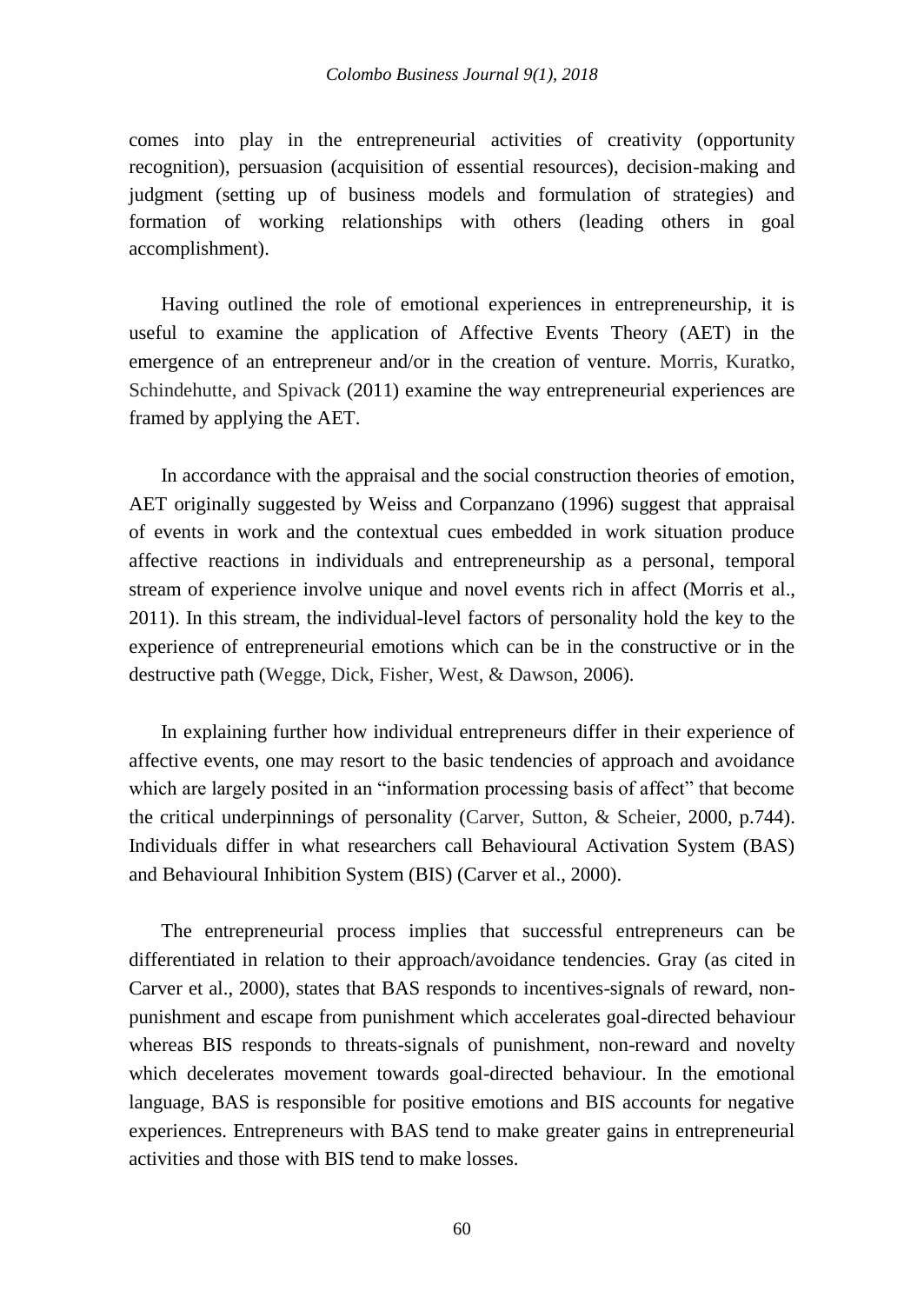The generation and the experience of emotions or emotional reactions can be considered under the two perspectives of cognitive processing or social construction (Goss, 2008). In the cognitive processing view emotional experience is dependent on the appraisal of the impact of an event and in the social constructionist view the focus is on social contexts. Goss (2008) opines that in their 'strong' and 'weak' forms the appraisal theories and constructionist theories have produced revisions and variations to explain further the nature and the generation of emotional experiences which point to the fact that emotional experiences are interlaced with cognition, motivation, dispositions and context thereby producing an interactive experience which is individual-specific.

Emotions which are inextricably linked with the personality of the individual and the situation (Mischel & Shoda, 1995) produce beneficial or harmful reactions in individual behaviour (Smith & Lazarusas, as cited in Mischel & Shoda, 1995). In the accompaniment of emotions of pleasant or unpleasant nature, the activities take on positive or negative outcomes and the experience of pleasant or unpleasant emotions are in accordance with the individual's own basic tendencies of approach and/or avoidance which again spills over to, say, entrepreneurial activities.

### *Entrepreneurial Motivation*

In the configuration of the forces of personality, motivation too plays a significant role (Mitchellet al., 2007) as motives or motivational processes are core to the biological, cognitive and social regulation processes that enable the prediction of behaviour (Carsrud & Brannback, 2011).

Drawing the relation between motivation and personality involves identifying the significant patterns of behaviour and linking them to the basic psychological processes of cognition, affect, traits and situation (Brandstatter, 2011; Dweck & Leggett, 1988). The explanations of motivational processes centre on the differing behavioural patterns and the goals individuals pursue that have intrinsic and extrinsic value (Baron, 2001).

Dweck (1986), and Dweck and Leggett (1988) suggest a social cognitive theory of motivation and personality that explains different behavioural patterns of individuals. This motivational theory of personality views individuals in the two patterns of adapting to the task or maladapting to the task. The adaptive or the mastery-oriented pattern pertains to challenge-seeking and high effective persistence in the face of obstacles and the maladaptive or the helpless pattern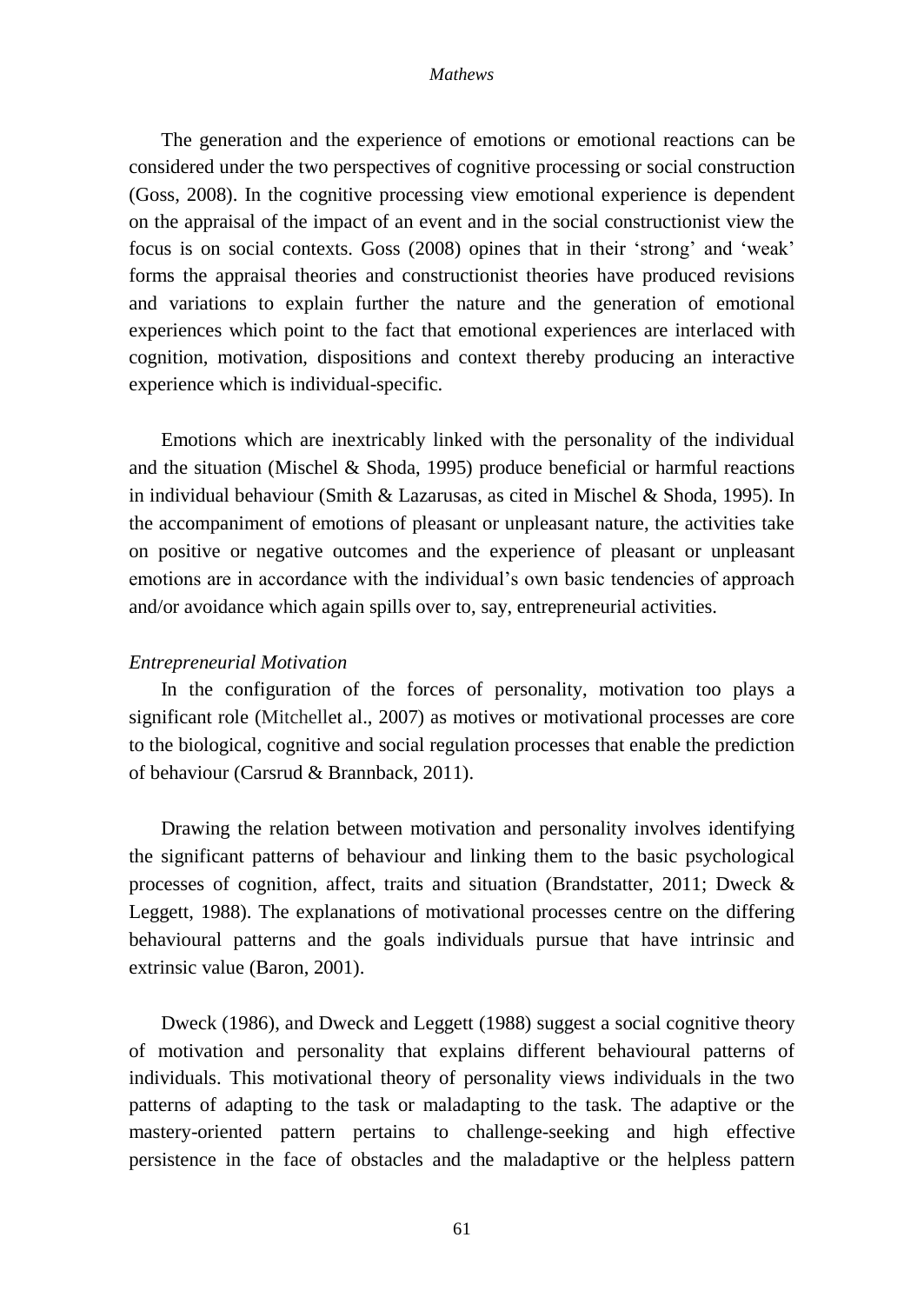pertains to challenge-avoidance and low persistence in the face of stumbling blocks (Dweck, 1986).

Explaining the motivational processes of these two different behavioural patterns, Dweck (1986), and Dweck and Leggett (1988) refer to two types of goals of 'performance' and 'learning' where the former implies individuals seeking to gain favourable judgements of their competence or avoiding negative judgements of their competence and the latter refers to seeking or understanding something new or challenging. Further, individuals set or choose these types of goals in accordance with their belief that intelligence is fixed (entity theory for performance goals) and intelligence is malleable (incremental theory for learning goals) and these implicit theories guide the behaviour of individuals in different paths (Dweck & Leggett, 1988).

A related motivational theory called regulatory focus theory explains the differing motivational and strategic tendencies involved in the process of goal attainment (Brockner, Higgins, & Low, 2004). Originally conceived by Higgins (as cited in Brockner et al., 2004), self-regulatory focus theory helps explain the entrepreneurial success/failure from the individual's own motivational dynamics where the focus is based on the well-established law of human behaviour that people seek to approach pleasure and avoid pain and this they do it in two different ways, one with a promotion focus and the other with a prevention focus (Brockner et al., 2004).

In the explanation of self-regulatory focus theory the cognitive-motivational framework of entrepreneurs are embedded with the personality system in which those with a prevention focus are concerned with protection, safety and responsibility as they are motivated to avoid losses or setbacks (Hmieleski & Baron, 2008) and those who self-regulate through promotion are concerned with advancements and accomplishments as they are motivated to seek gains and new achievements (Hmieleski & Baron, 2008).

According to both the regulatory focus theory and the implicit theory of growth orientation vs. fixed orientation (incremental theory vs. entity theory) individuals cognitively, affectively, motivationally and behaviourally side with avoiding pain and disapproval, or side with approaching pleasure and reward. The underlying tendency involves positioning oneself on the learning/promotion side or performing/preventing side which is clearly in relation to the activities chosen.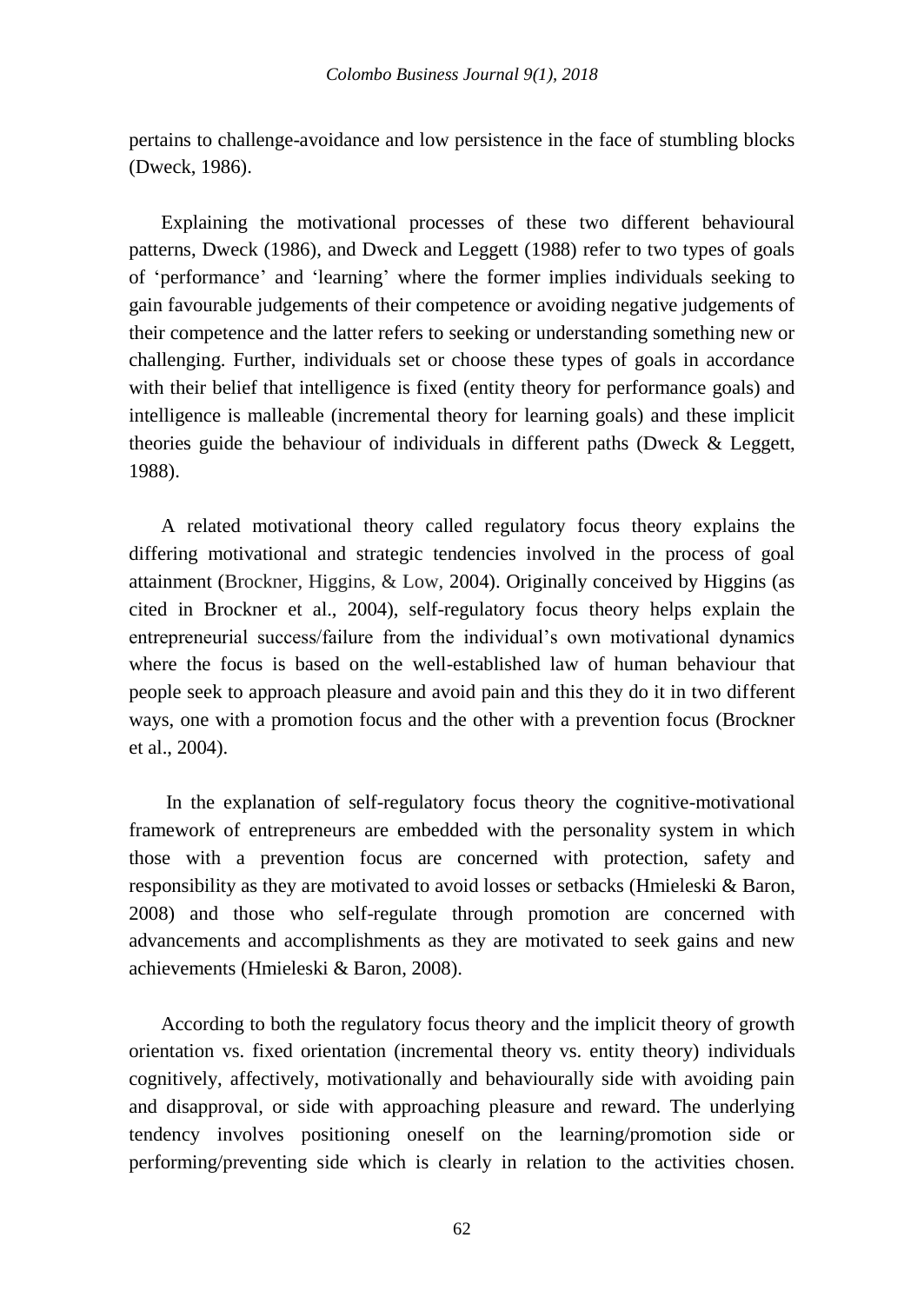Further, the "ideal self-guide" (Carver et al., 2000, p.744) is on the mastery-oriented path (Dweck, 1986) choosing learning goals and "oughts (self-guide)" (Carver et al., 2000, p.744) is on the defensive path (Dweck, 1986) choosing performance goals (Hmieleski & Baron, 2008).

Accordingly, true entrepreneurs are individuals with a mastery-oriented pattern seeking learning goals as the environment that they are confronted with is conducive to experimenting with their malleable intelligence and seeking challenging or novel ways of doing things. Alternatively, individuals with promotion focus turn out to be true entrepreneurs as they are motivated to seek growth and achievements.

## *Entrepreneurial Traits*

Trait approach to personality argues that there is a clear relation between stable inner dispositions and behavioural expressions of the same. The traits show crosssituational consistency even though it is not fully supported with empirical evidences (Dweck & Legett, 1988; Mischel & Shoda, 1995; Rauch & Frese, 2007). Moreover, traits are dynamic; they undergo change, they evolve and they get modified in the process of interaction with the situation (Roberts, Walton, & Viechtbauer, 2006).

In the light of the controversy that surrounds trait theories, entrepreneurial trait researchers differentiate between distal (broad) and proximal (specific) traits to account for the relation between entrepreneurial trait dispositions and entrepreneurial behaviours (Rauch & Frese, 2007). The position entrepreneurial trait researchers hold is that there are meaningful relationships between some broad personality traits (biologically determined potentials) and business creation via specific personality traits of an evolved form and more specific dynamic parameters of the person like goals and strategies (Rauch & Frese, 2007). Traits affect and the enactment of repeated behaviours result in the formation of a skill or habit where traits are the underlying tendencies of personality (Baum & Locke, 2004). It is here that entrepreneurial trait research becomes significant as it focuses on the individual differences of entrepreneurs' personality dimensions, i.e. psychological drive states that differentiate them from non-entrepreneurs (Fernald, Solomon, & Tarabishy, 2005). Moreover, recent research suggests (for example, Zhao et al., 2010) the influence of moderating variables in the link between trait dispositions and entrepreneurial performance.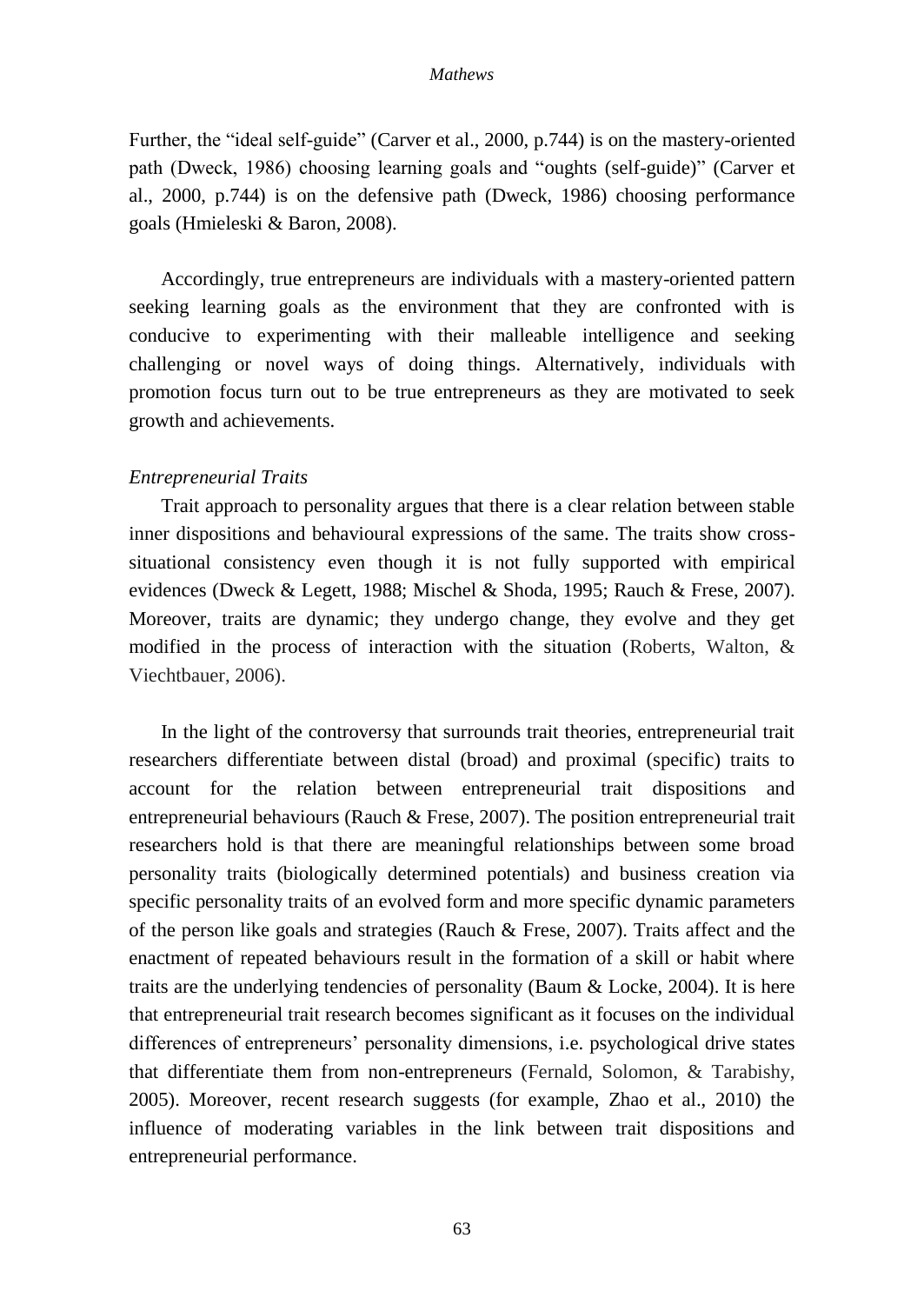The emergence of the Big Five Factor Model of personality (McCrae & Costa, 2008) has paved the way for a comprehensive, parsimonious and meaningful organisation of a group of personality traits (Zhao et al., 2010). This taxonomical approach to studying personality indicates positive relationship between the five traits and entrepreneurial activity. A meta-analytic study, conducted by Rauch and Frese (2007) shows that broad traits relate significantly to entrepreneurial success in a broad manner. Of the five traits, Zhao et al. (2010) report that conscientiousness, openness to experience, emotional stability and extraversion are positively related to intentions to become an entrepreneur and entrepreneurial performance. Further, according to Zhao et al. (2010), openness to experience and conscientiousness are the personality constructs strongly and consistently associated with entrepreneurial intentions and entrepreneurial performance.

Two other significant trait-oriented models are the MBTI and META. Based on the Jungian theory of personality, MBTI categorises individuals into four bipolar groups: extraversion-introversion, sensing-intuitive, thinking-feeling and judgingperceiving. Johnston, Andersen, Davidge-Pitts, and Ostensen-Saunders (2009) report that perceivers turn out to be adaptive entrepreneurs and intuitives are found to be innovative entrepreneurs. The second trait model called META – Measures of Entrepreneurial Tendencies and Abilities – refer to entrepreneurial proactivity, entrepreneurial creativity, entrepreneurial opportunism and entrepreneurial vision as the four components of entrepreneurship (Leutner et al., 2014).

Setting aside the influence of distal traits in the explanation of entrepreneurial personality, researchers now give importance to proximal traits or specific traits as these have good explanatory power in conjunction with other intra-individual mediators, situational variables and task specific factors of goals and self-efficacy (Baum & Locke, 2004; Rauch & Frese, 2007).

In discussing the proximal traits it is pertinent to point out that most of the studies on entrepreneurial personality use criterion validated concepts of personality rather than broad trait measures (Rauch & Frese, 2007) and there is a general agreement among researchers on the specific pattern of traits that interact with entrepreneurial thinking, motivation, affect and behaviour (Brandstatter, 2011; Mischel & Shoda, 1995; Obschonka & Stuetzer, 2017)). Considering the propositions of researchers like Lumpkin and Dess (1996), Morris and Sexton (1996), Rauch and Frese (2007), and Vecchio (2003), the core proximal entrepreneurial traits that are considered to be significant in understanding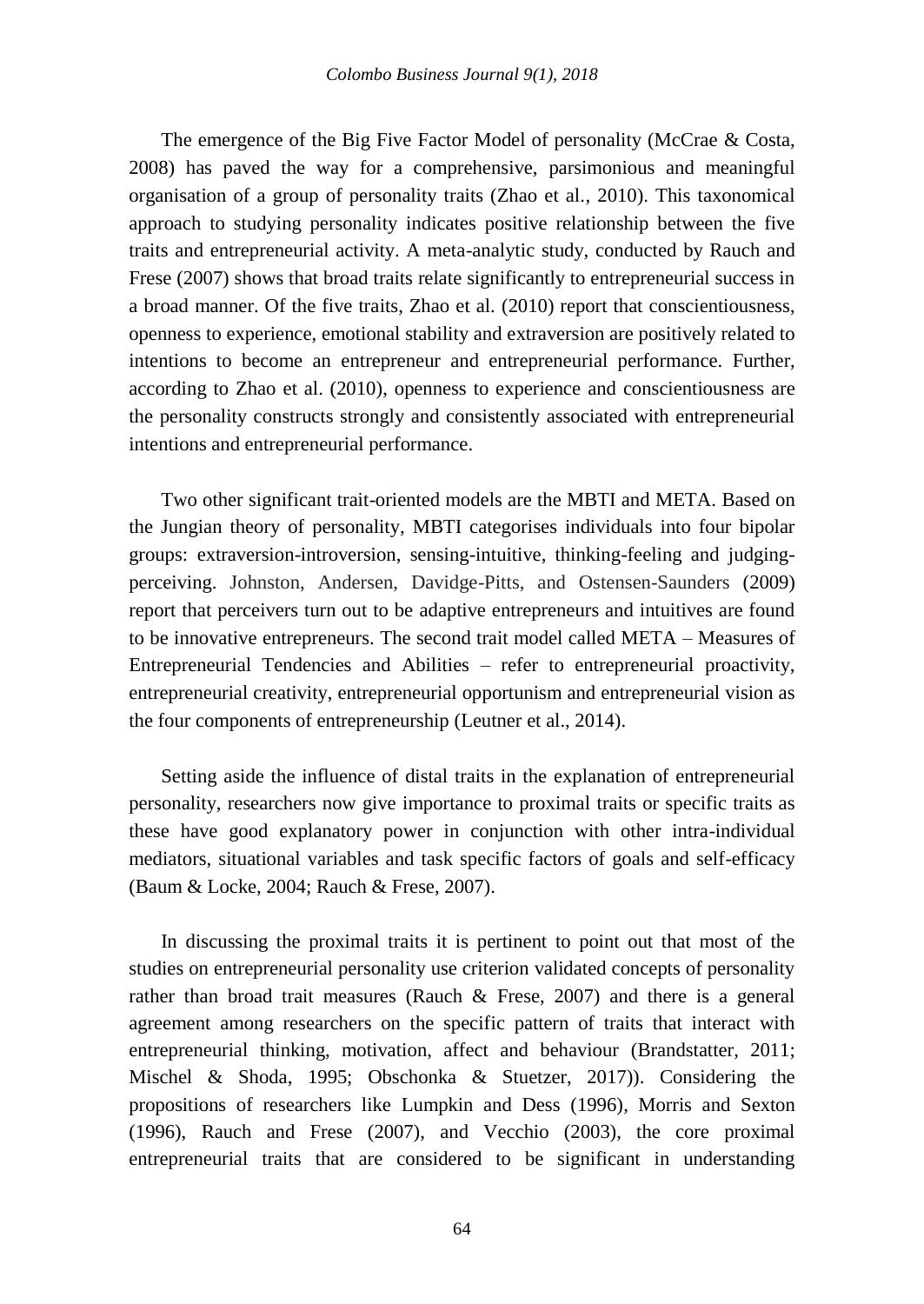entrepreneurial personality are risk-taking propensity, need for achievement, need for autonomy, innovativeness, proactiveness, internal locus of control and selfefficacy. Of these, need for achievement and need for autonomy are generally considered to be motivational constructs which mean that traits are also drive states (Brandstatter, 2011; Vecchio, 2003).

Combining the probability function and the individual disposition towards risktaking, Chell et al. (as cited in Rauch & Frese, 2007), describe a risk-taker as someone who pursues a business idea when the probability of succeeding is low. In other words, decisions are risk-taking when the probability of failure or the cost of failure is moderate to high (Morris & Sexton, 1996).

Innovativeness is the disposition to engage in and support new ideas, identifying novel ways of doing things and to indulge in creative processes producing new products, services or technological processes (Lumpkin & Dess, 1996). Innovative orientation can be characterised by the disposition to experimentation and the tendency to process information and find new relationships.

Webster's dictionary defines proactiveness as "acting in anticipation of future problems, needs or changes" and this is accepted by entrepreneurial researchers (for instance, Lumpkin & Dess, 1996, p.146). In relation to entrepreneurial activity proactivity implies anticipating and acting on future needs by seeking or exploring new opportunities and taking initiatives and planning to produce goods/services or initiating moves to confront the future which again can be in relation to market, strategy, price, technology or life style (Hahn, Frese, Binnewies & Schmitt, 2011).

The construct of internal locus of control is the key to understanding one's beliefs and expectancies and the role of ability, effort and luck in creating outcomes. Rauch and Frese (2007) refer to a meta-analytic study that demonstrate positive and significant differences between owners' and non-owners' internal locus of control and positive correlation between internal locus of control and success. The dynamics of internal locus of control fashion the entrepreneur along the lines of perseverance.

Self-efficacy as a proximal trait of entrepreneurship characterises individuals with the general belief that they are capable of executing tasks of similar and dissimilar nature in comparison to individuals generally preferring to avoid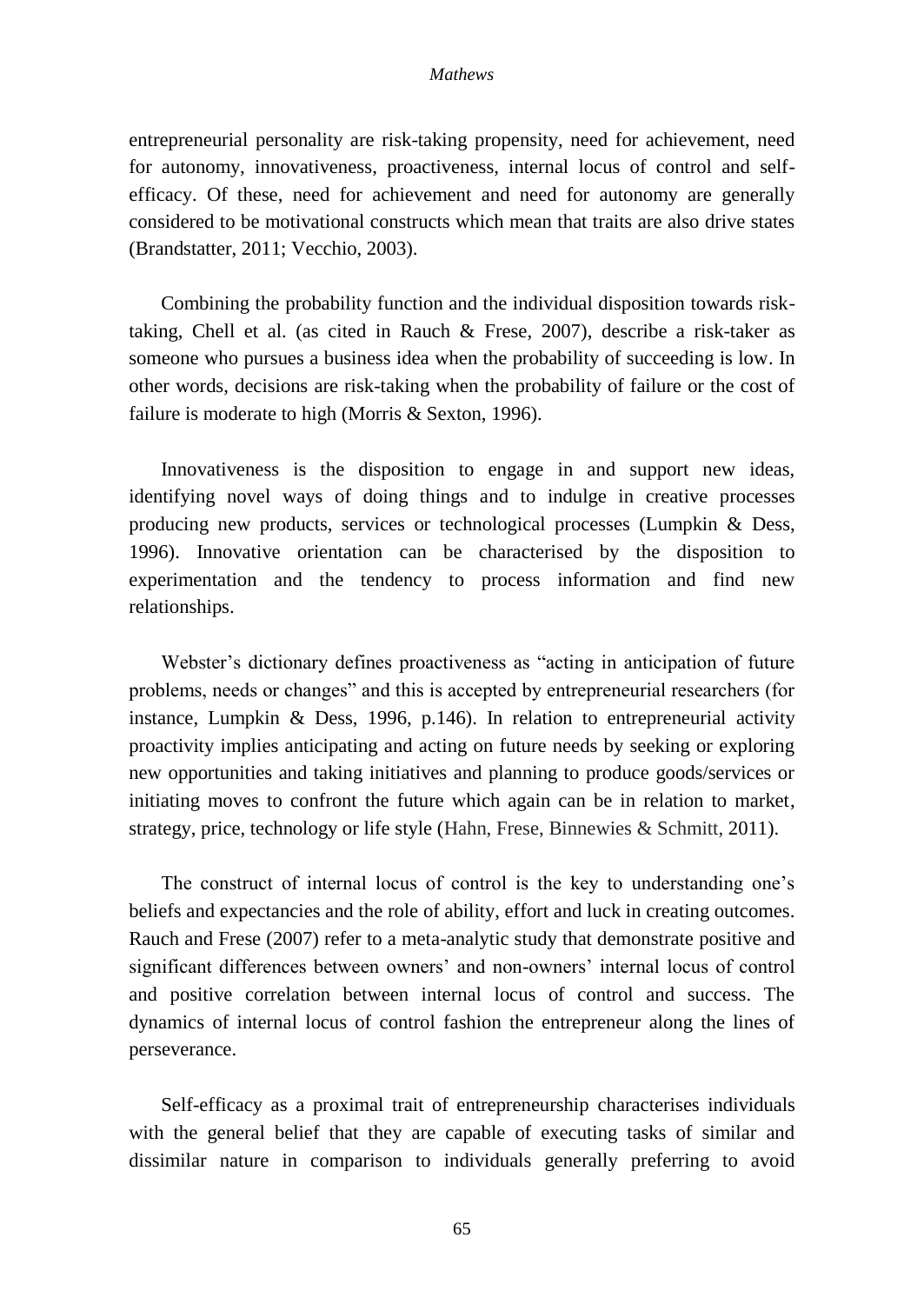situations over which the belief of executing a task is lacking. When these ideas are extended to entrepreneurship, it indicates that people with high entrepreneurial selfefficacy tend to engage in activities related to firm start-ups and perceive more opportunities in a given situation (Vecchio, 2003). High entrepreneurial selfefficacy further implies that such entrepreneurs are more confident with their ability to cope with perceived obstacles and to anticipate outcomes (Vecchio, 2003). Entrepreneurial self-efficacy explains why some individuals with abilities do not become entrepreneurs as they believe that they do not have such ability (Sanchez, Carballo, & Gutiérrez, 2011).

In the CAPS theory version, traits are defined as "a characteristic cognitiveaffective processing structure that underlies and generates distinctive processing dynamics" (Mischel & Shoda, 1995, p.257). These processing structures of cognition, affect and motivation in their dynamic interaction activate/deactivate certain patterns of behaviour in response to situational features. These entrepreneurial structures are now more than traits as they are derived from the configurational processes, where the CAMTS is in a state of dynamic interaction.

## *Entrepreneurial Situation: An Interactive View*

Etymologically context implies weaving together or making a connection and "in management research context can refer to circumstances, conditions, situations or environments that are external to the respective phenomenon that enable or constrain it" (Welter, 2011, p.167). Context is important for understanding "when, how and why entrepreneurship happens and who becomes involved" (Welter, 2011, p.165) and Baumol (as cited in Welter, 2011, p.165), states that roles for entrepreneurship "do change dramatically from one time and place to another".

Welter (2011) refers to who, where and when dimensions of context and in the entrepreneurial context 'who' means "who enters entrepreneurship and which ventures are created" (Welter, 2011, p.167), 'where' refers to the milieu, the sociopolitical-economic-technological, spatial and institutional ambience of entrepreneurship and 'when' refers to temporal and historical processes that shape the entrepreneurial activities. Moreover, according to Pendergast (2003) entrepreneurial context is defined by opportunity orientation, unstructured, uncertain, scarce in resources, and fluid, dynamic and turbulent. Understanding entrepreneurial personality implies understanding the entrepreneurial context as there is no entrepreneurial success without the contextualization of the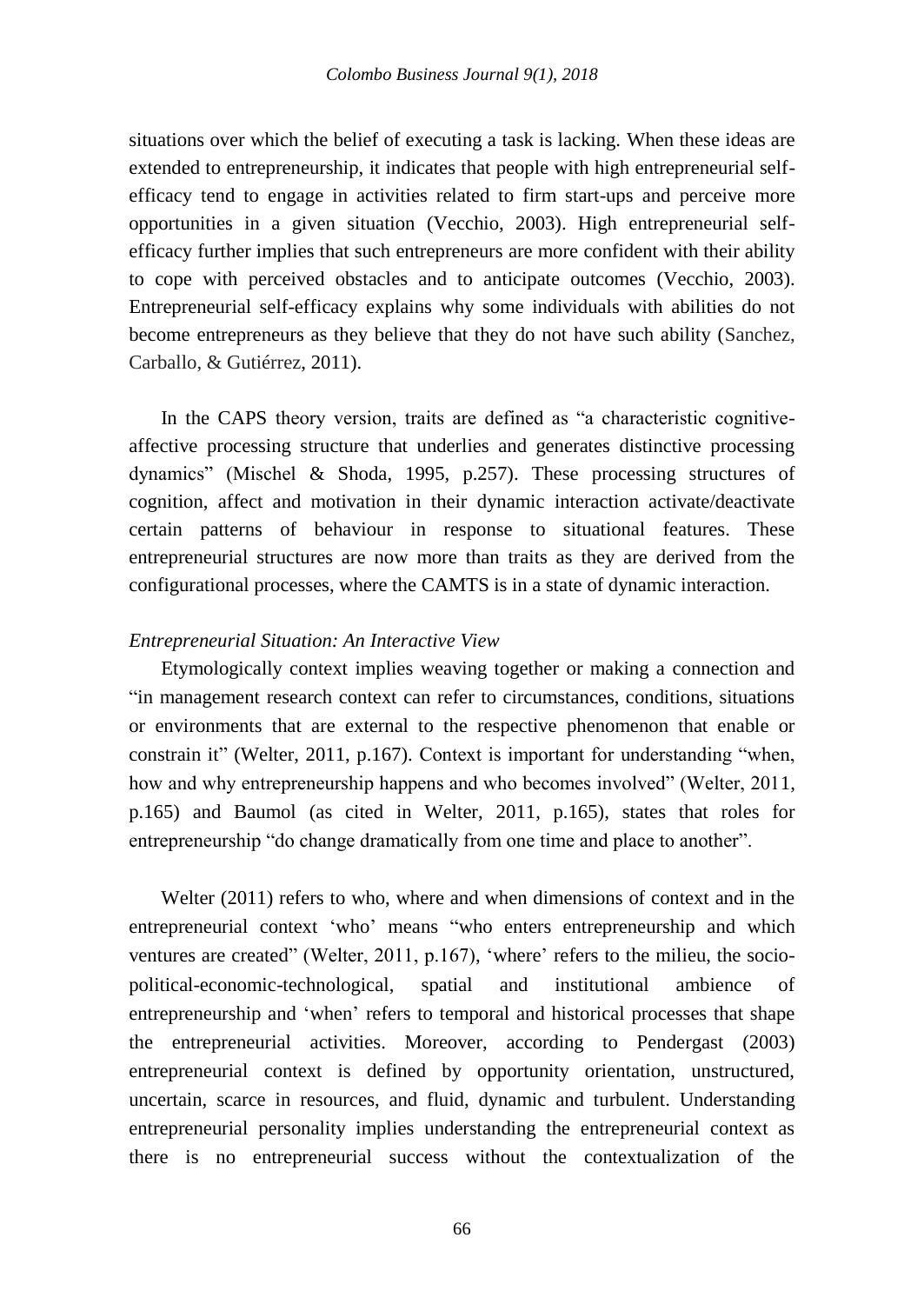entrepreneurial process (Aldrich & Martinez, 2001); in other words, the creation and discovery of opportunities are embedded with the context.

Entrepreneurial context is integral to personality in that its structure and functioning is an interactive outcome wherein the intra-individual processes differentially and in varying patterns establish reciprocal relations with the context (Bandura, 1999; Mischel & Shoda, 1995). In the social cognitive theory of personality, the interaction is depicted as 'triadic reciprocal causation' that involves a dynamic interplay among the intra-individual processes, behaviour and environmental influences (Bandura, 1978).

The integration of entrepreneurial context in the entrepreneurial personality system further follows the discovery and creation theories of entrepreneurship. In the discovery theory of entrepreneurship, 'exogenous shocks' created in the entrepreneurial context are to be detected by entrepreneurs who are endowed with an entrepreneurial personality. The implication is that non-entrepreneurs are not necessarily discoverers. To differentiate an entrepreneur who is a discoverer from a non-entrepreneur, Kirzner (as cited in Alvarez & Barney, 2007), refers to the concept of entrepreneurial alertness, an offshoot of the basic structure of entrepreneurial personality system, which is explained in terms of information asymmetries, different risk preferences and cognitive differences.

In creation theory, opportunities are endogenous phenomena where the entrepreneurial personality plays the dominant role and it is the interaction with the environment that produces the socially constructed opportunities. Creation and discovery theories place emphasis on the interaction between entrepreneur and the entrepreneurial context even though they differ on the source of opportunities. The source of opportunity in discovery theory is the environment and in the creation theory it is the entrepreneur himself.

The significance of the context in determining entrepreneurial personality is such that entrepreneurs are sometimes the 'victims' or the 'architects' of the context (Shoda & Mischel, 2000). The essence of this process-dynamic interaction between the personality subsystems and context can be further understood in relation to the structuration theory perspective. The focus of structuration theory as enunciated by Giddens (as cited in Sarason et al., 2006), is the reciprocal interaction of individual entrepreneur and the context wherein the individual entrepreneurs are both enabled and constrained by structures. These structures can also take the form of symbolic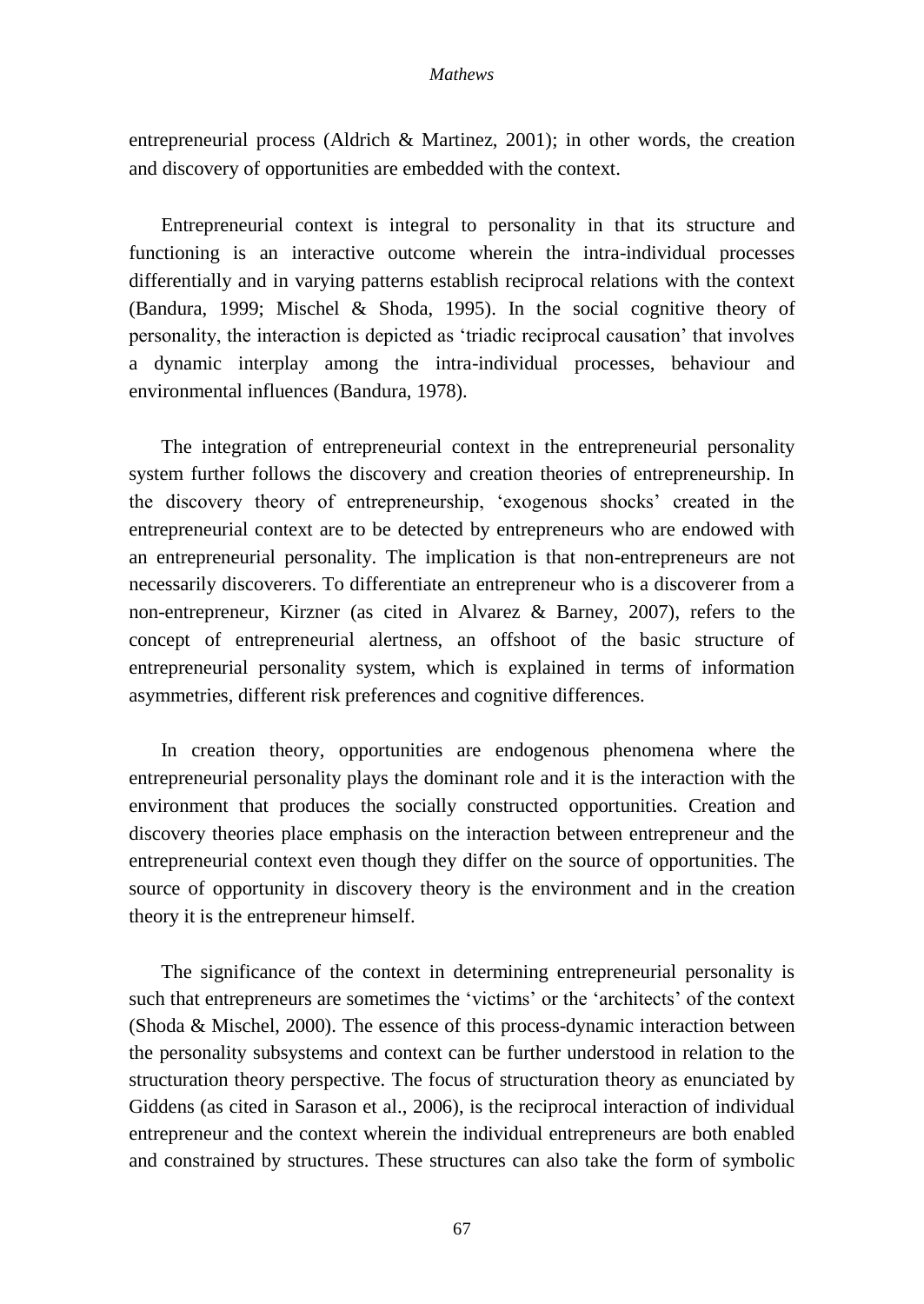representations as these structures are the result of past actions by individuals and are carried forward as memory traces (Sarason et al., 2006). According to the structuration theory of entrepreneurship **(**Sarason et al., 2006**)** information generated in the entrepreneurial situation follow a pattern of reciprocal relationship that they mutually influence each other and thereby cognitions are created or modified and environmental attributes are created or modified (Sarason et al., 2006).

A key aspect of structuration theory is reflexive monitoring (Giddens, as cited in Sarason et al., 2006). "Reflexivity refers to the capacity of humans to routinely observe and understand what they are doing while they are doing it" (Sarason et al., 2006, p.291). Besides, individuals continue to monitor the flow of their activities as they are able to monitor what they are monitoring (Sarason et al., 2006). In structuration theory perspective opportunities are not independent of the entrepreneur. Through the process of instantiation, at the moment of interaction with the context an "idiosyncratic rendering of information sets as 'facts' by an entrepreneur" creates an opportunity (Sarason et al., 2006, p.293).

The distinguishing feature of the structuration theory in relation to configurational analysis is that through reflexive monitoring and recursive relationship, the entrepreneur is able to modify the structures of the environment internally and externally as he reflects upon the structures which also change the individual's intra-individual subsystems producing different configurational patterns of EP (Sarason et al., 2006).

Thus, in the configurational analysis the situation interacts with the internal structures and processes wherein the five factors of CAMTS configure (Dess et al., 1993; Korunka et al., 2003) the entrepreneurial personality system such that intraindividual dynamic processes in interaction and mediation with the situation (Mischel & Shoda, 1995) capture the nature of the entrepreneurial personality system.

# **Summative Consideration: A Recasting of Specific Entrepreneurial Personality Structures**

In extending the value of the model, there is theoretical and empirical support to state that specific EP constructs such as entrepreneurial self-efficacy, entrepreneurial intention, entrepreneurial alertness, entrepreneurial orientation, entrepreneurial intensity and entrepreneurial passion are the offshoots of the general configurational structure.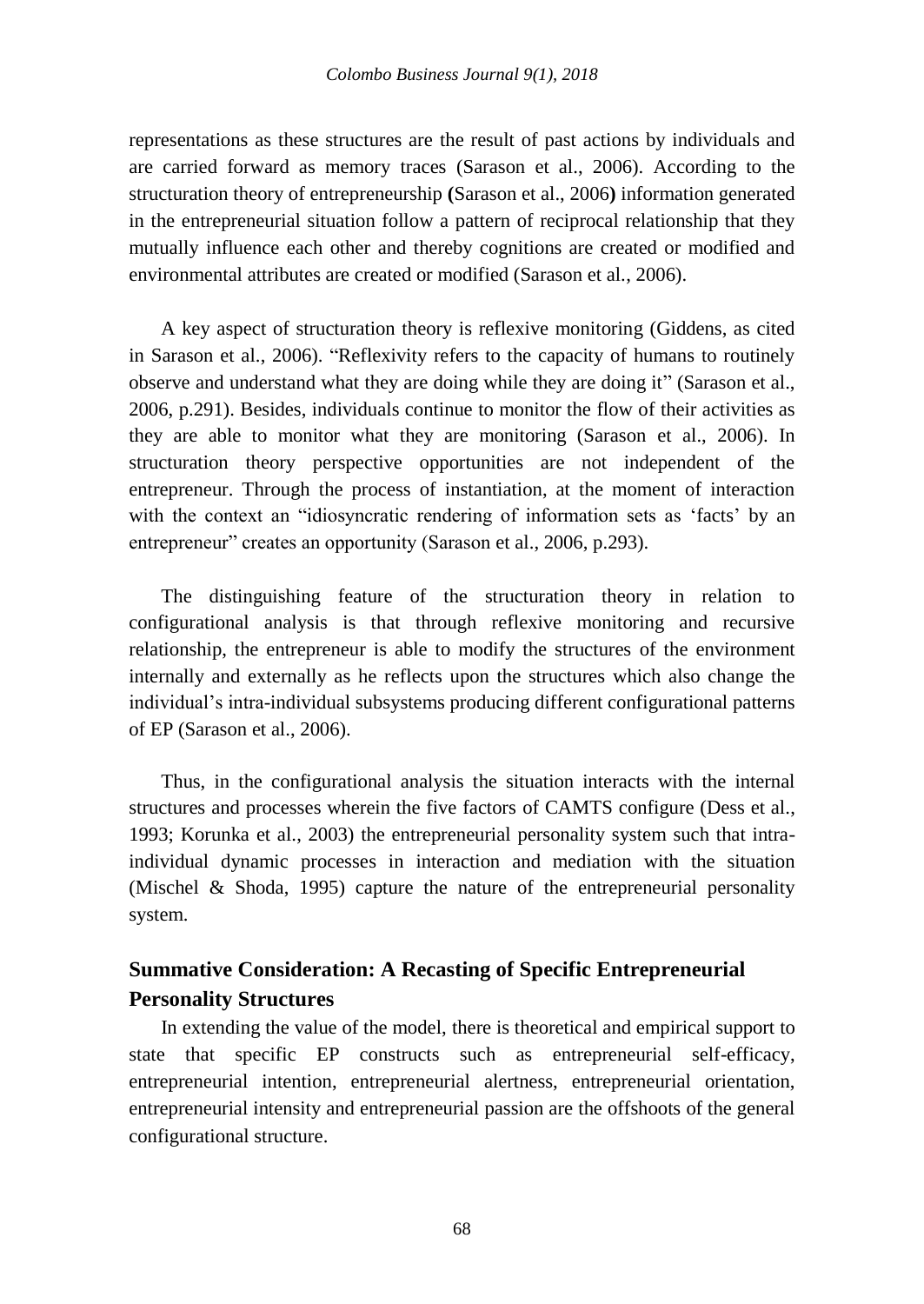It is evident that these specific expressions are the elaborations of the entrepreneurial personality structure that are developed in the configurational dynamics. The significance of the configurational model as discussed in the previous two sections is that the CAMTS subsystems in their interactions and mediations produce different configurations of personality generally and specifically. The general EP configuration outlined above is the effect of the general configuration, which is the sum total of the personality that differentiates an entrepreneur from a non-entrepreneur. To outline the specific effects of the specific configurations, one has to go by the specific interactions and mediations of certain specific subsystems of CAMTS that exercise varying effects producing specific entrepreneurial personality structures that are similar to the general configuration in small measures as it shares the similarity with the sub-systems. In other words, the general structure and specific structures overlap in different ways as the contribution of each sub-system varies across sub-systems given that in the general structure no specific attention is given to a particular subsystem but what is emphasized is the overall contribution of all the subsystems in the configurational dynamics. In the specific configurational patterns each sub-system differentially influences a specific EP structure. Moreover, in the language of CAPS theory (Mischel & Shoda, 1995), these influences can also be strong activation, weak activation or deactivation. Upon being activated or deactivated either by an external stimuli or internal stimuli the sub-systems trigger activating or deactivating related intra-individual structures and processes, and the net result of these influences is the configuration of a specific EP structure.

These entrepreneurial constructs differ among individual entrepreneurs as they can be differentiated by the specific dynamics of the sub-systems in its configuration. It is also to be noted that these conceptually distinct elaborations share some features with other constructs as they are inter-related and as they spring from the same CAMTS configurations. What makes a construct distinctive and independent is the fact that it is predominant in one or two sub-systems and/or other combinations thereof which is in keeping with the specific configuration model explained; each of these six structures is briefly explained.

Entrepreneurial intentions (EI) are defined as the conscious state of mind that directs personal attention, experience, interest and behaviour toward planned entrepreneurial activities (Obschonka, Silbereisen & Schmitt-Rodermund, 2010) or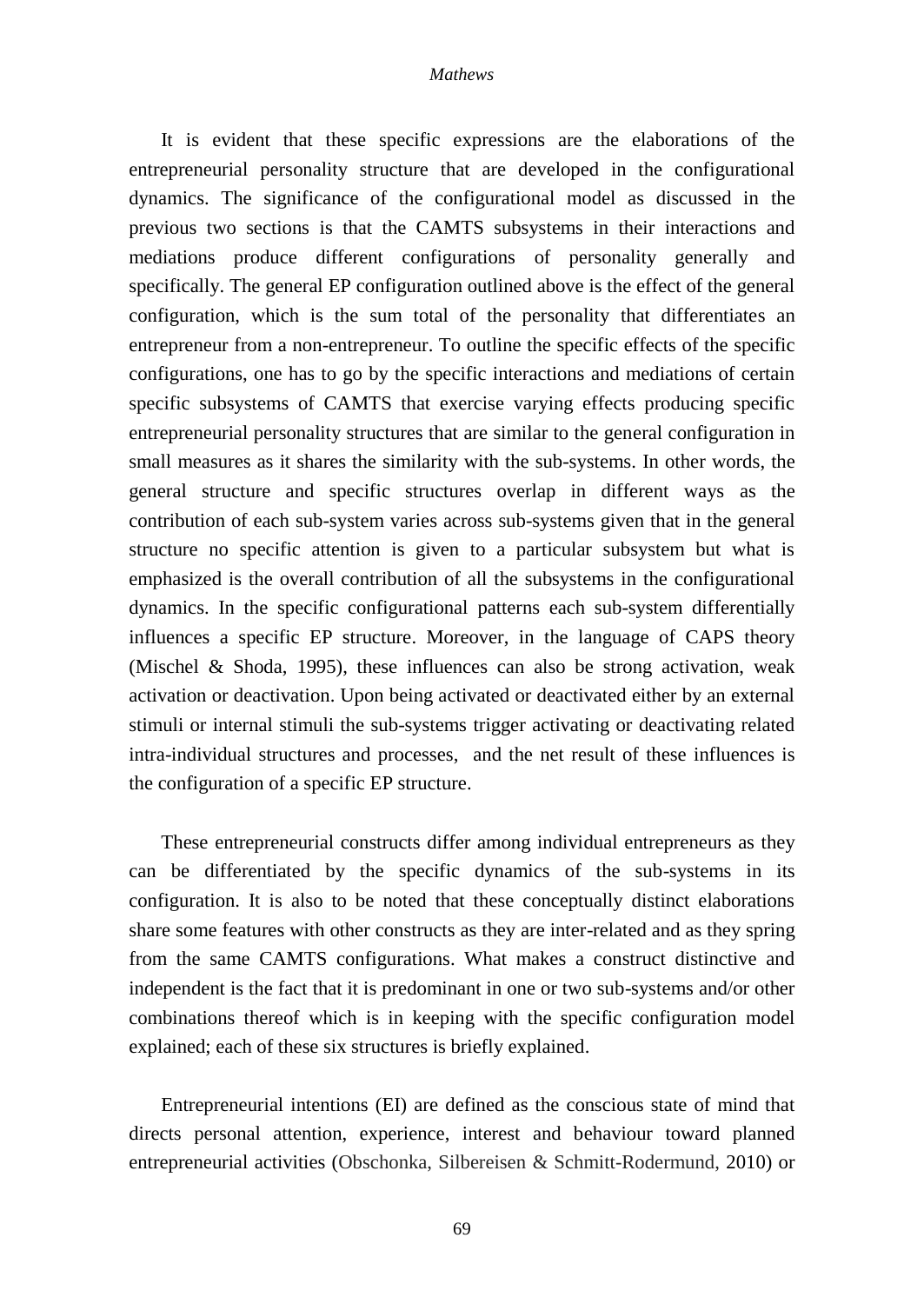defined as an informational search for fulfilling the goal of venture creation (Katz & Gartner, as cited in Choo & Wong, 2008), or orientations toward starting a business (Hmieleski & Corbett, 2006).

In the specific configurational dynamics of EI, the knowledge structures and processes of entrepreneurial activities (Liñán, Rodríguez-Cohard, & Rueda-Cantuche, 2011; Zhao, Seibert, & Hills, 2005) and the affective states (Krueger, Reilly, & Carsrud, 2000) exercise the predominant influence in its development. Personality traits like risk-taking propensity, internal locus of control, innovativeness and independence along with the situation in terms of the structural and educational practices and motivation play a role though weak in the development and configuration of EI (Turker & Sonmez Selcuk, 2009).

High entrepreneurial self-efficacy, defined as an entrepreneur's high levels of belief in their capability to execute entrepreneurial tasks of new venture creation bring about high performance in entrepreneurial tasks (Forbes, 2005). Entrepreneurial self-efficacy as a cognitive/motivational personality construct is related to a person's system of beliefs in the realm of enacting task-related behaviours to start a new venture and it tells about the execution of innovative activities of entrepreneurs including improvisational behaviours (Hmieleski & Corbett, 2008). As information processors individuals develop a sense of how capable they are in executing tasks (Barbosa, Gerhardt, & Kickul, 2007). Besides the knowledge factor, the intuitive and the analytic cognitive styles of individuals influence the levels of self-efficacy wherein intuitive style is related with quick identification of entrepreneurial opportunities and analytics are good in assessing and planning tasks (Kickul, Gundry, Barbos, & Whitcanack, 2009). In consideration of this it can be stated that along with motivation and cognition the situation (Barbosa et al., 2007) exercise strong influence on self-efficacy. Further, personality traits like risk propensity (Barbosa et al., 2007) and affect (Cardon & Kirk, 2015) mediate the self-efficacy belief.

Another entrepreneurial personality construct derived from the entrepreneurial configurational personality system is entrepreneurial passion. It is defined as consciously accessible, intense pleasurable state of feeling experienced by individual entrepreneurs in their engagement with entrepreneurial activities that define their self-identity (Cardon, Wincent, Singh, & Drnovsek, 2009). The construct of entrepreneurial passion adds to the understanding of EP dynamics as entrepreneurial passion draws upon the affective, cognitive, motivational and trait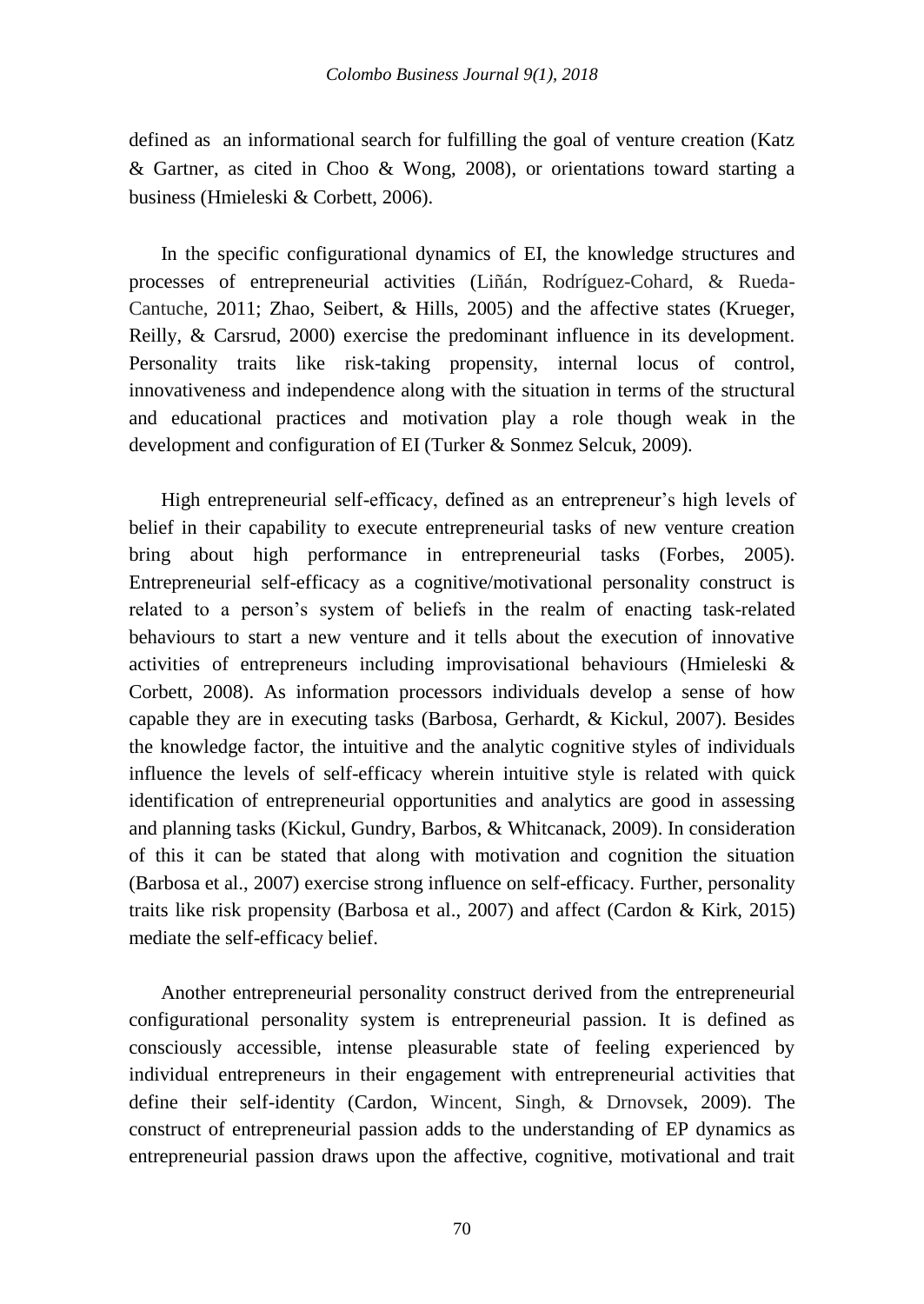dimensions of personality (Cardon et al., 2009). Entrepreneurial passion further involves infusion of some idea into the mind and the drive to overcome barriers (Cardon et al., 2009).In relation to the pattern of the configuration, affect, cognition, motivation and traits exercises the strongest influence and situation weakly influence the nature of passion.

Entrepreneurial alertness, understood as a distinctive set of perceptual and cognitive processing skills involved in the opportunity identification (Gaglio& Katz, 2001) differentiate an entrepreneur by positioning "oneself in the flow of information so that probability of encountering opportunities without a deliberate search for a specific opportunity is maximized" (Gaglio & Katz, 2001, p.96). According to Kirzner (as cited in Gaglio & Katz, 2001), credited with the introduction of the concept, the unique mental representations and interpretations and the motivational inclination to formulate 'an image of the future' make an entrepreneur alert. In relation to the pattern of the configurational dynamics, cognition has the strongest influence followed by a somewhat weaker influence of motivation, individual traits and situation (Gaglio & Katz, 2001; Tang, Kacmar, & Busenitz, 2012).

Entrepreneurial orientation originally proposed to explain the performance of firms can also be true of individual behaviour (Kollmann, Christofor, & Kuckertz, 2007; Bolton & Lane, 2012; Lumpkin & Dess, 1996). The key five characteristics of entrepreneurial orientation as suggested by Lumpkin and Dess (1996) are also the orientation factors in individual entrepreneurial orientation. The entrepreneurial traits that define entrepreneurial orientation are competitive aggressiveness, innovativeness, proaction, risk-taking and autonomy seeking (Lyon, Lumpkin, & Dess, 2000). In relation to the configurational dynamics cognition, motivation, affect and personality traits exercise a major influence and situation exercise a weak influence (Bolton & Lane, 2012).

Finally, entrepreneurial intensity as explained by Morris and Sexton (1996) is constitutive of the degree and frequency of entrepreneurship wherein the degree is made up of risk-taking, innovativeness and proactivity and the frequency implies the number of entrepreneurial outcomes that an entrepreneur is able to produce in a given period. In the configurational effect, the personality traits of risk-taking, innovativeness and proactivity, and the situation influence in a strong way in the development of entrepreneurial intensity (Morris & Sexton, 1996). In other words,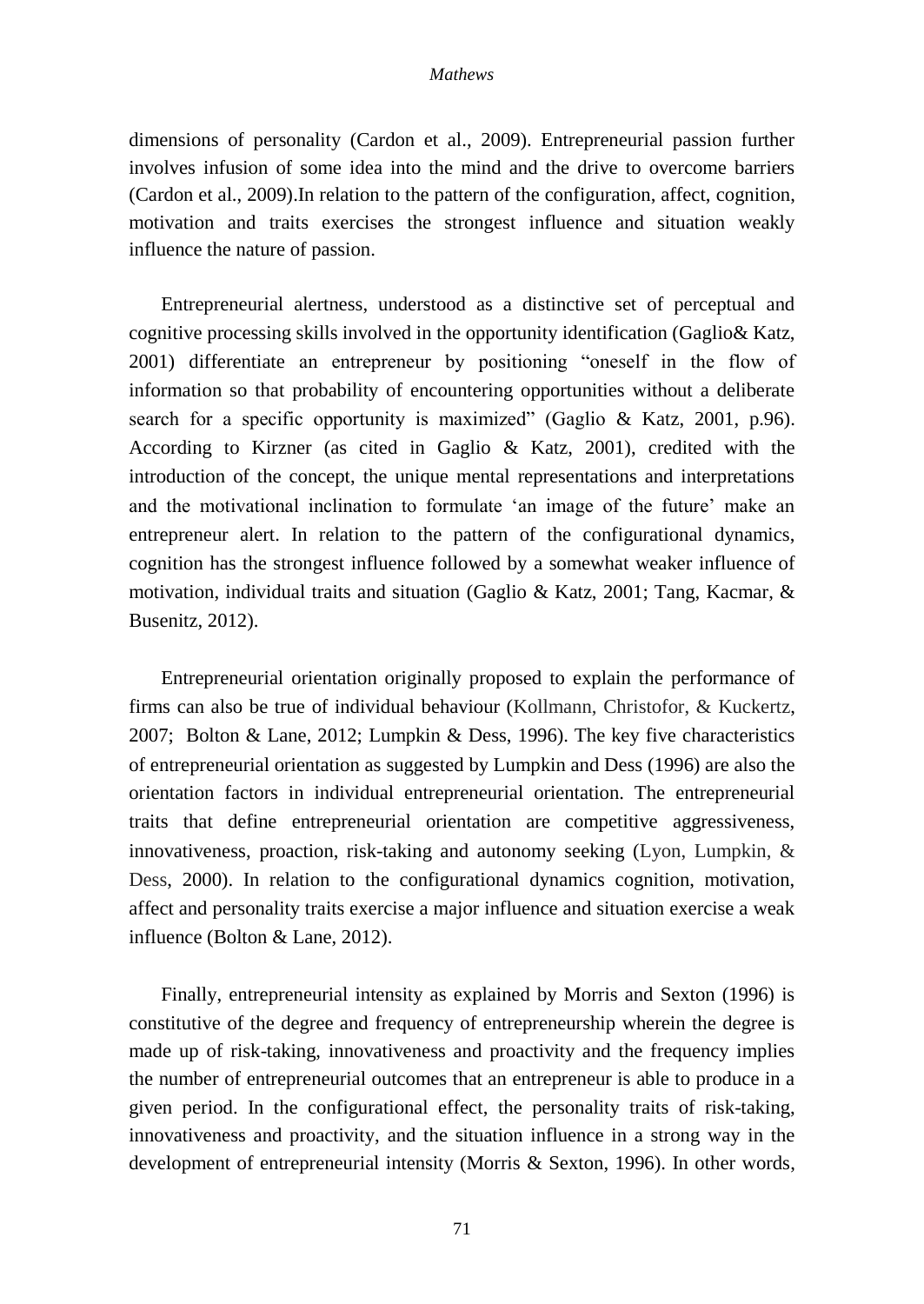all sub-systems of CAMTS exercise a strong influence in the development of entrepreneurial intensity.

# **Conclusion**

The conventional EP research focuses on correlational and unidirectional influences of personality on entrepreneurship wherein an assortment of personality traits are related with isolated EP characteristics. A greater understanding of the construct is embedded with the intra-individual processes and dynamics that differentiate entrepreneurs from non-entrepreneurs in an entrepreneurial context wherein the context too exercises a significant influence in the interactive and reciprocal determination of personality. The general and the specific Configurational Models of Entrepreneurial Personality presented in this paper indicate how the basic psychological structures and processes of CAMTS shape up the distinctive entrepreneurial personality in different patterns. The configuration that takes shape, which is contingent on an individual's uniqueness and subjectivity and the situation differentiate an entrepreneurial personality generally and specifically. The distinctive cognitive, affective, motivational, trait and situational dynamics configure the pattern of an entrepreneurial personality. For example, in instances where an overwhelming subsystem like affect, predominate in the configurational dynamics, a specific entrepreneurial personality structure like entrepreneurial passion develops in the behavioural repertoire. In this multiple interactions, besides characterising the general entrepreneurial personality structure, specific elaborations of entrepreneurial personality constructs can be explained and the existence of new constructs can be hypothesised.

The configurational model of entrepreneurial personality thus explains the general and the specific entrepreneurial personality structures contributing to the understanding of the construct and this improves the predictive and the explanatory power of the model. The CAMTS configurational model of EP in its broad-based and specific applications account for the variance and the invariance observed among entrepreneurs and between entrepreneurs and non-entrepreneurs. It explains *how* an EP comes about in the interactional processes of intra-individual subsystems including the context. The model is also capable of deriving further EP structures as life of an entrepreneur or a would-be entrepreneur becomes complex and uncertain.

# **Declaration of Conflicting Interests**

The author declared no potential conflicts of interest with respect to the research, authorship, and publication of this article.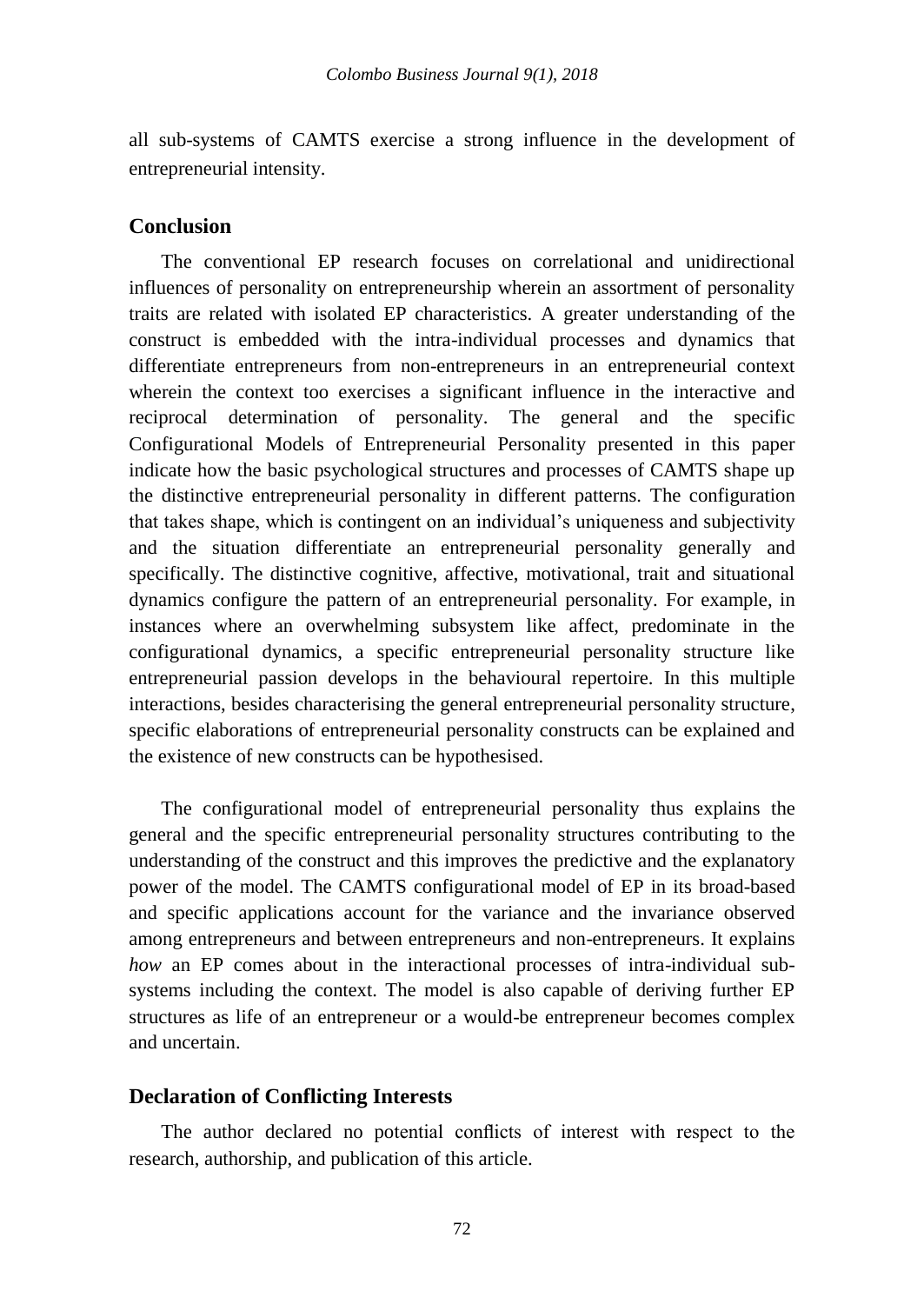## **Acknowledgements**

The author expresses his gratitude to the anonymous reviewers for their constructive suggestions to improve the quality of the paper.

# **References**

- Aldrich, H. E., & Martinez, M. A. (2001). Many are called, but few are chosen: An evolutionary perspective for the study of entrepreneurship. *Entrepreneurship Theory and Practice*, *25*(4), 41–56. [doi:10.1177/104225870102500404](http://journals.sagepub.com/doi/10.1177/104225870102500404)
- Alvarez, S. A., & Barney, J. B. (2007). Discovery and creation: Alternative theories of entrepreneurial action. *Strategic Entrepreneurship Journal*, *1*(1‐2), 11–26. [doi:10.1002/sej.4](https://onlinelibrary.wiley.com/doi/abs/10.1002/sej.4)
- Bandura, A. (1978). The self system in reciprocal determinism. *American Psychologist*, *33*(4), 344–358. [doi:10.1037/0003-066X.33.4.344](http://psycnet.apa.org/doiLanding?doi=10.1037%2F0003-066X.33.4.344)
- Bandura, A.(1999). A social cognitive theory of personality. In D.Cervone & Y. Shoda (Eds.), *The coherence of personality: Social cognitive bases of consistency, variability and organization*, (pp-185-241). New York: Guilford Press
- Barbosa, S. D., Gerhardt, M. W., & Kickul, J. R. (2007). The role of cognitive style and risk preference on entrepreneurial self-efficacy and entrepreneurial intentions. *Journal of Leadership & Organizational Studies*, *13*(4), 86–104. [doi:10.1177/10717919070130041001](http://journals.sagepub.com/doi/abs/10.1177/10717919070130041001)
- Baron, R.A. (2001). *Psychology* (5<sup>th</sup> ed.), New Delhi: Pearson Education
- Baron, R. A. (2008). The role of affect in the entrepreneurial process. *Academy of Management Review*, *33*(2), 328–340. [doi:10.5465/AMR.2008.31193166](https://journals.aom.org/doi/abs/10.5465/amr.2008.31193166?journalCode=amr)
- Baron, R. A., & Ward, T. B. (2004). Expanding entrepreneurial cognition's toolbox: Potential contributions from the field of cognitive science. *Entrepreneurship Theory and Practice*, *28*(6), 553–573. [doi:10.1111/j.1540-6520.2004.00064](https://onlinelibrary.wiley.com/doi/abs/10.1111/j.1540-6520.2004.00064.x)
- Baum, J. R., & Locke, E. A. (2004). The relationship of entrepreneurial traits, skill, and motivation to subsequent venture growth. *Journal of Applied Psychology*, *89*(4), 587–598. [doi:10.1037/0021-9010.89.4.587](http://psycnet.apa.org/doiLanding?doi=10.1037%2F0021-9010.89.4.587)
- Bernard, L. (2016). The action–trait theory of motivation: A commentary on Roy F. Baumeister's 2014 address to the Society for the Study of Motivation. *Motivation and Emotion*, *40*(1), 22–26. [doi:10.1007/s11031-015-9537-3](https://link.springer.com/article/10.1007/s11031-015-9537-3)
- Bolton, D. L., & Lane, M. D. (2012). Individual entrepreneurial orientation: Development of a measurement instrument. *Education + Training*, *54*(2/3), 219–233. [doi:10.1108/00400911211210314](https://www.emeraldinsight.com/doi/full/10.1108/00400911211210314)
- Brandstätter, H. (2011). Personality aspects of entrepreneurship: A look at five meta-analyses. *Personality and individual differences*, *51*(3), 222– 230. [doi:10.1016/j.paid.2010.07.007](https://www.sciencedirect.com/science/article/pii/S0191886910003454?via%3Dihub)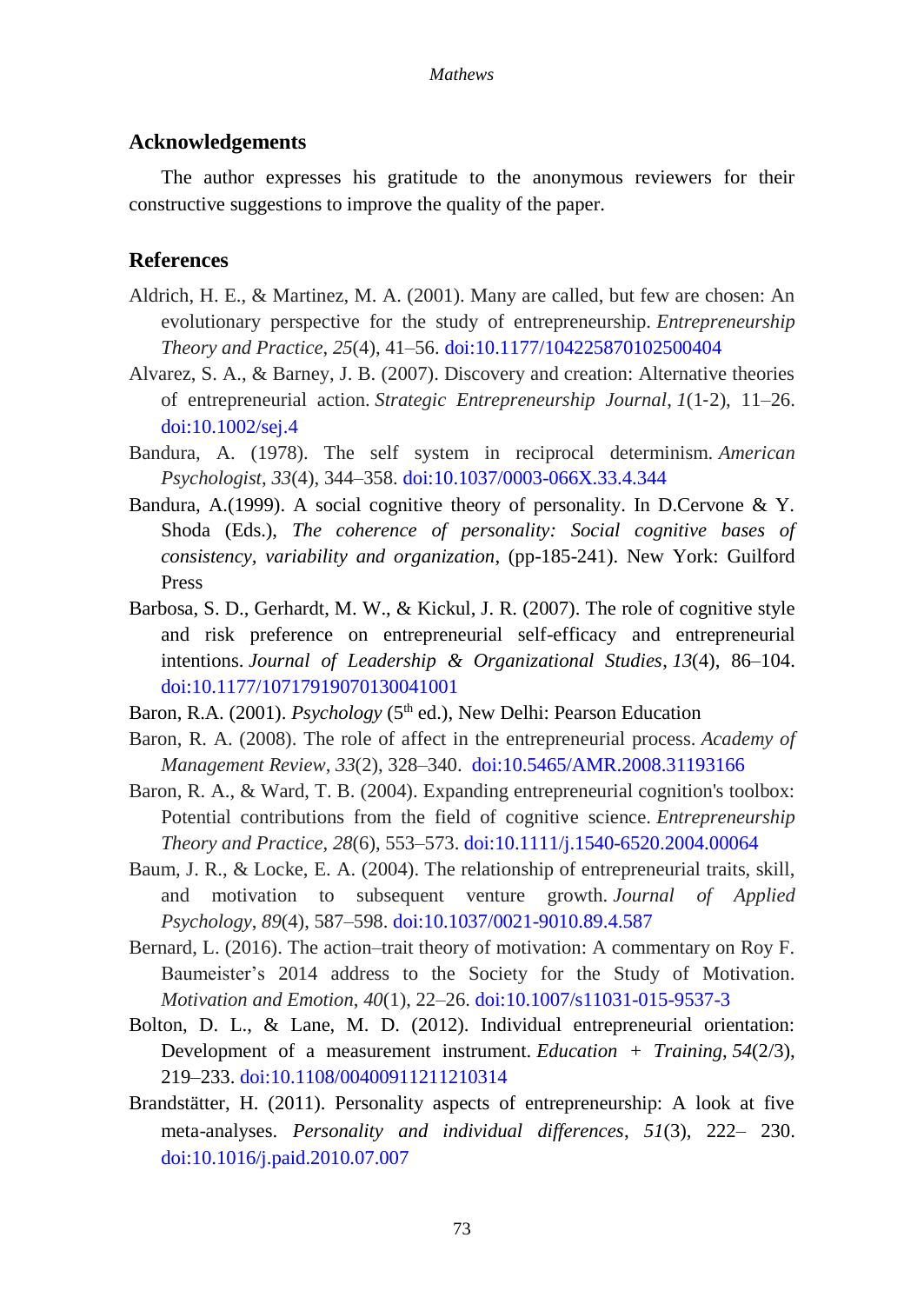- Brockner, J., Higgins, E. T., & Low, M. B. (2004).Regulatory focus theory and the entrepreneurial process. *Journal of Business Venturing*, *19*(2), 203–220. [doi:10.1016/S0883-9026\(03\)00007-7](https://www0.gsb.columbia.edu/mygsb/faculty/research/pubfiles/403/BrocknerHiggins_RegFocusTheory.pdf)
- Cardon, M. S., Foo, M. D., Shepherd, D., & Wiklund, J. (2012). Exploring the heart: Entrepreneurial emotion is a hot topic. *Entrepreneurship Theory and Practice*, *36*(1), 1–10. [doi:10.1111/j.1540-6520.2011.00501.x](http://journals.sagepub.com/doi/abs/10.1111/j.1540-6520.2011.00501.x)
- Cardon, M. S., & Kirk, C. P. (2015). Entrepreneurial passion as mediator of the self‐ efficacy to persistence relationship. *Entrepreneurship Theory and Practice*, *39*(5), 1027–1050. [doi:10.1111/etap.12089](http://journals.sagepub.com/doi/abs/10.1111/etap.12089?journalCode=etpb)
- Cardon, M. S., Wincent, J., Singh, J., & Drnovsek, M. (2009).The nature and experience of entrepreneurial passion. *Academy of Management Review*, *34*(3), 511–532. [doi:10.5465/AMR.2009.40633190](https://journals.aom.org/doi/10.5465/AMR.2009.40633190)
- Carsrud, A., & Brännback, M. (2011). Entrepreneurial motivations: What do we still need to know? *Journal of Small Business Management*, *49*(1), 9–26. [doi:10.1111/j.1540-627x.2010.00312.x](https://onlinelibrary.wiley.com/doi/abs/10.1111/j.1540-627X.2010.00312.x)
- Carver, C. S., Sutton, S. K., & Scheier, M. F. (2000). Action, emotion, and personality: Emerging conceptual integration. *Personality and Social Psychology Bulletin*, *26*(6), 741–751. [doi:10.1177/0146167200268008](http://journals.sagepub.com/doi/10.1177/0146167200268008)
- Chell, E. (2008). *The entrepreneurial personality: A social construction* (2nd ed.). London: Routledge.
- Choo, S., & Wong, M. (2006). Entrepreneurial intention: Triggers and barriers to new venture creations in Singapore. *Singapore Management Review*, *28*(2), 47– 64
- Connell, J. P., Halpem-Felsher, B. L., Clifford, E., Crichlow, W., & Usinger, P. (1995). Hanging in there: Behavioral, psychological, and contextual factors affecting whether African American adolescents stay in high school. *Journal of Adolescent Research*, *10*(1), 41–63. [doi:10.1177/0743554895101004](http://journals.sagepub.com/doi/10.1177/0743554895101004)
- Dauber, D., Fink, G., & Yolles, M. (2012). A configuration model of organizational culture. SAGE Open, *2*(1), 1–15. [doi:10.1177/2158244012441482](http://journals.sagepub.com/doi/abs/10.1177/2158244012441482)
- De Shon, R. P., & Gillespie, J. Z. (2005). A motivated action theory account of goal orientation. *Journal of Applied Psychology*, *90*(6), 1096–1127. [doi:10.1037/0021-9010.90.6.1096](http://psycnet.apa.org/doiLanding?doi=10.1037%2F0021-9010.90.6.1096)
- Dess, G. G., Newport, S., & Rasheed, A. M. (1993). Configuration research in strategic management: Key issues and suggestions. *Journal of Management*, *19*(4), 775–795. [doi:10.1177/014920639301900403](http://journals.sagepub.com/doi/10.1177/014920639301900403)
- Dweck, C. S. (1986). Motivational processes affecting learning. *American Psychologist*, *41*(10), 1040–1048. [doi:10.1037/0003-066X.41.10.1040](http://psycnet.apa.org/doiLanding?doi=10.1037%2F0003-066X.41.10.1040)
- Dweck, C. S., & Leggett, E. L. (1988). A social-cognitive approach to motivation and personality. *Psychological Review*, *95*(2), 256–273. [doi:10.1037/0033-](http://psycnet.apa.org/doiLanding?doi=10.1037%2F0033-295X.95.2.256) [295X.95.2.256](http://psycnet.apa.org/doiLanding?doi=10.1037%2F0033-295X.95.2.256)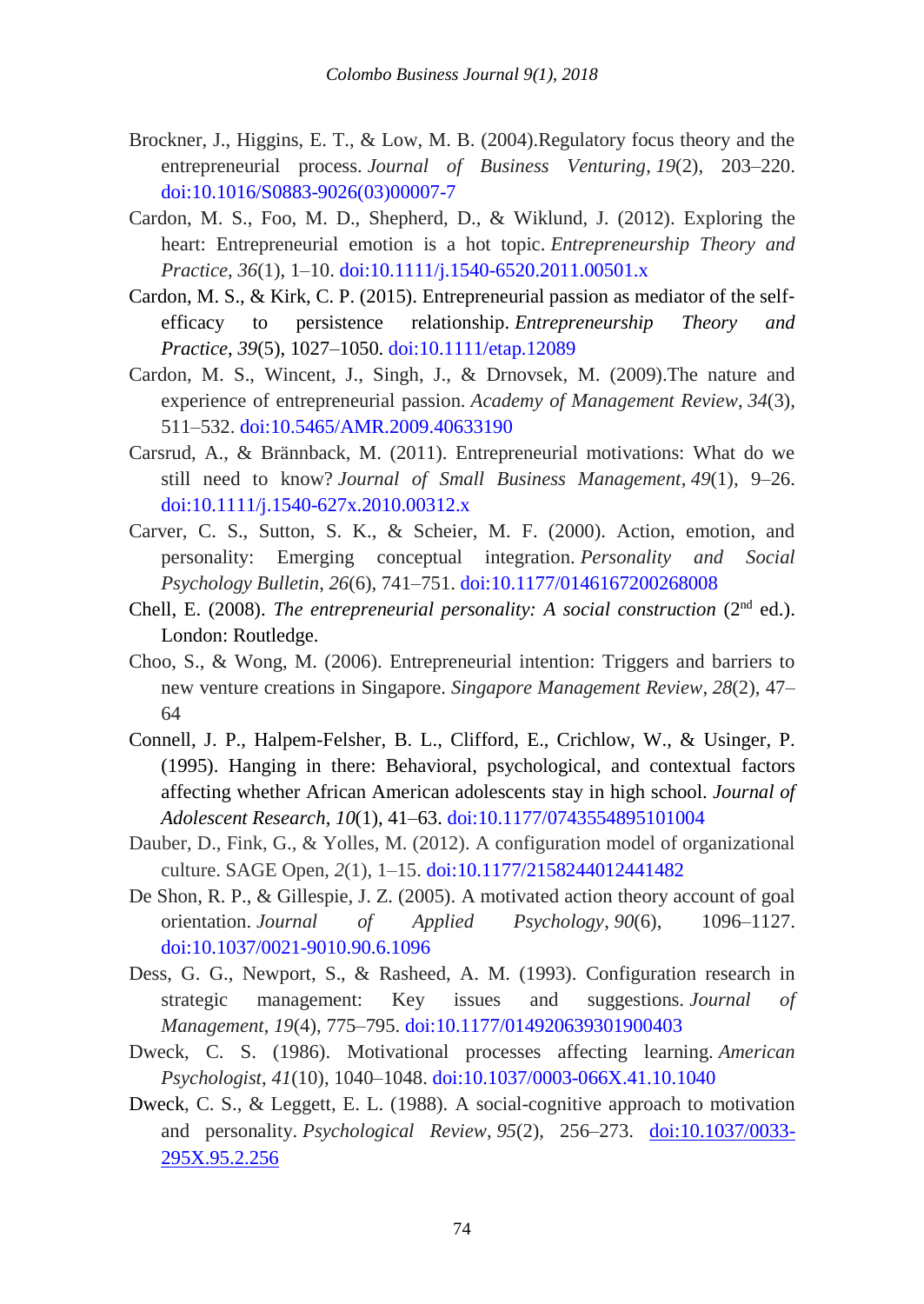- Fernald, L. W., Jr., Solomon, G. T., & Tarabishy, A. (2005). A new paradigm: Entrepreneurial leadership. *Southern Business Review*, *30*(2), 1–10.
- Forbes, D. P. (2005). The effects of strategic decision making on entrepreneurial self‐efficacy. *Entrepreneurship Theory and Practice*, *29*(5), 599–626. [doi:10.1111/j.1540-6520.2005.00100.x](http://journals.sagepub.com/doi/abs/10.1111/j.1540-6520.2005.00100.x)
- Gaglio, C. M.,  $\&$  Katz, J. A. (2001). The psychological basis of opportunity identification: Entrepreneurial alertness. *Small Business Economics*, *16*(2), 95– 111. [doi:10.1023/A:1011132102464](https://link.springer.com/article/10.1023/A:1011132102464)
- Goss, D. (2008). Enterprise ritual: A theory of entrepreneurial emotion and exchange. *British Journal of Management*, *19*(2), 120–137. [doi:/10.1111/j.1467-8551.2006.00518.x](https://onlinelibrary.wiley.com/doi/abs/10.1111/j.1467-8551.2006.00518.x)
- Hahn, V. C., Frese, M., Binnewies, C., & Schmitt, A. (2012). Happy and proactive? The role of hedonic and eudaimonic well-being in business owners' personal initiative. *Entrepreneurship Theory and Practice*, *36*(1), 97–114. [doi:10.1111/j.1540-6520.2011.00490.x](http://journals.sagepub.com/doi/abs/10.1111/j.1540-6520.2011.00490.x)
- Hmieleski, K. M., & Baron, R. A. (2008). Regulatory focus and new venture performance: A study of entrepreneurial opportunity exploitation under conditions of risk versus uncertainty. *Strategic Entrepreneurship Journal*, *2*(4), 285–299. [doi:10.1002/sej.56](https://onlinelibrary.wiley.com/doi/abs/10.1002/sej.56)
- Hmieleski, K. M., & Corbett, A. C. (2006). Proclivity for improvisation as a predictor of entrepreneurial intentions. *Journal of Small Business Management*, *44*(1), 45–63. [doi:10.1111/j.1540-627x.2006.00153.xd](https://onlinelibrary.wiley.com/doi/abs/10.1111/j.1540-627X.2006.00153.x)
- Hmieleski, K. M., & Corbett, A. C. (2008). The contrasting interaction effects of improvisational behavior with entrepreneurial self-efficacy on new venture performance and entrepreneur work satisfaction. *Journal of Business Venturing*, *23*(4), 482–496. [doi:10.1016/j.jbusvent.2007.04.002](https://www.sciencedirect.com/science/article/abs/pii/S0883902607000420)
- Homburg, C., Koschate, N., & Hoyer, W. D. (2006). The role of cognition and affect in the formation of customer satisfaction: A dynamic perspective. *Journal of Marketing*, *70*(3), 21–31. [doi:10.1509/jmkg.70.3.21](http://journals.ama.org/doi/10.1509/jmkg.70.3.21?code=amma-site)
- Hunter, J. A., & Schmidt, F. L. (1990). *Methods of meta-analysis*. Newbury Park, CA: Sage.
- Johnston, K. A., Andersen, B. K., Davidge-Pitts, J., & Ostensen-Saunders, M. (2009). Identifying student potential for ICT entrepreneurship using Myers-Briggs personality type indicators. *Journal of Information Technology Education*, *8*(1), 29–43. [doi:10.28945/156](https://www.informingscience.org/Publications/156)
- Kickul, J., Gundry, L. K., Barbosa, S. D., & Whitcanack, L. (2009). Intuition versus analysis? Testing differential models of cognitive style on entrepreneurial self‐ efficacy and the new venture creation process. *Entrepreneurship theory and practice*, *33*(2), 439–453. [doi:10.1111/j.1540-6520.2009.00298.x](http://journals.sagepub.com/doi/abs/10.1111/j.1540-6520.2009.00298.x)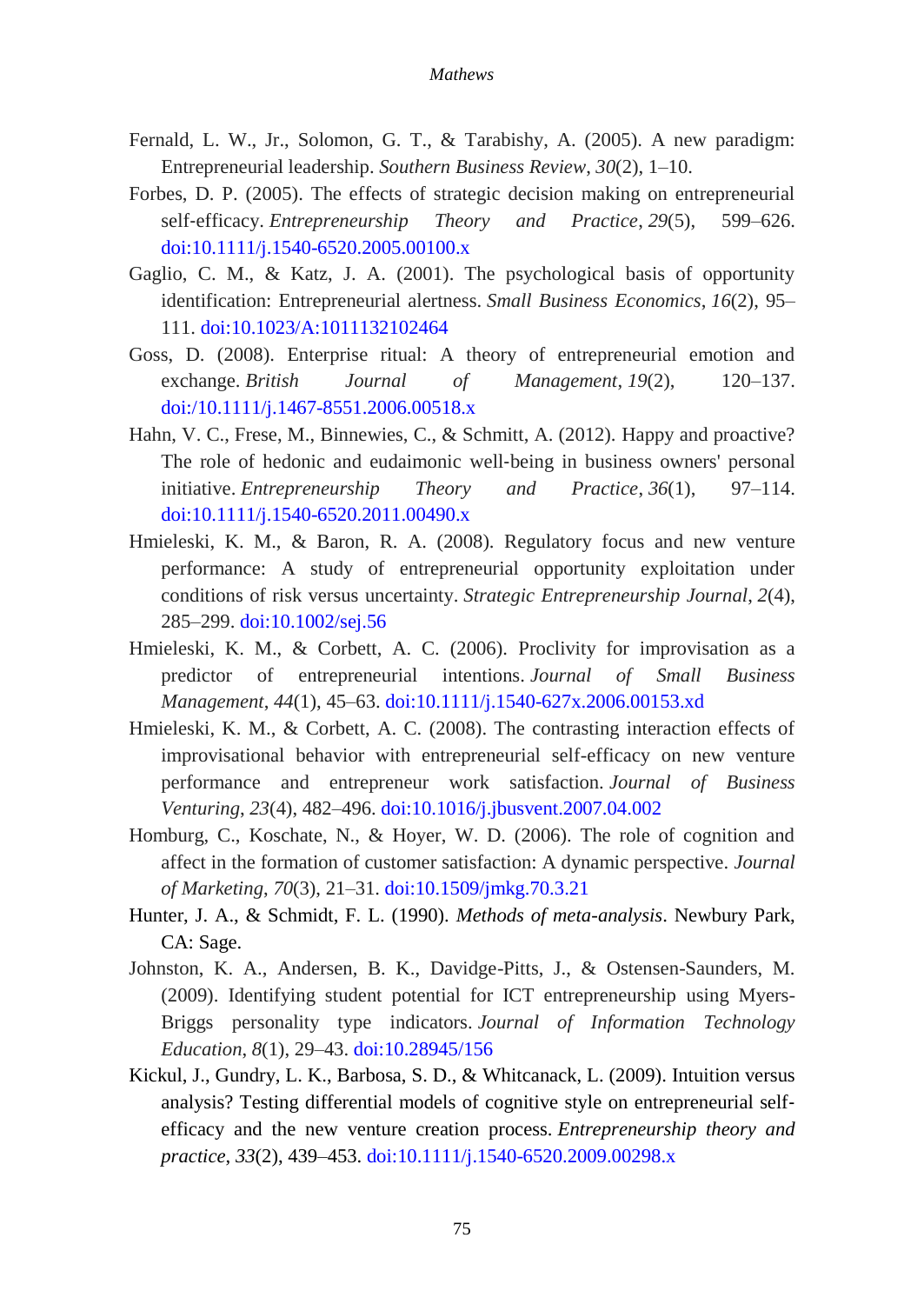- Kollmann, T., Christofor, J., & Kuckertz, A. (2007). Explaining individual entrepreneurial orientation: Conceptualization of a cross-cultural research framework. *International Journal of Entrepreneurship and Small Business*, *4*(3), 325–340. [doi:10.1504/IJESB.2007.013255](https://www.inderscienceonline.com/doi/abs/10.1504/IJESB.2007.013255)
- Korunka, C., Frank, H., Lueger, M., &Mugler, J. (2003). The entrepreneurial personality in the context of resources, environment, and the startup process—A configurational approach. *Entrepreneurship Theory and Practice*, *28*(1), 23–42. [doi:10.1111/1540-8520.00030](http://journals.sagepub.com/doi/abs/10.1111/1540-8520.00030?journalCode=etpb)
- Krueger, N. F., Jr., Reilly, M. D., & Carsrud, A. L. (2000). Competing models of entrepreneurial intentions. *Journal of Business Venturing*, *15*(5-6), 411–432. [doi:10.1016/s0883-9026\(98\)00033-0d](https://www.sciencedirect.com/science/article/abs/pii/S0883902698000330)
- Lazarus, R. S. (1991) Cognition and motivation in emotion. *American Psychologist 46*, 352–367. [doi:10.1037//0003-066x.46.4.352](http://psycnet.apa.org/doiLanding?doi=10.1037%2F0003-066X.46.4.3)
- Leutner, F., Ahmetoglu, G., Akhtar, R., & Chamorro-Premuzic, T. (2014). The relationship between the entrepreneurial personality and the Big Five personality traits. *Personality and Individual Differences*, *63*, 58–63. [doi:10.1016/j.paid.2014.01.042](https://www.sciencedirect.com/science/article/pii/S0191886914000622?via%3Dihub)
- Levy, O., Beechler, S., Taylor, S., & Boyacigiller, N. A. (2007). What we talk about when we talk about 'global mindset': Managerial cognition in multinational corporations. *Journal of International Business Studies*, *38*(2), 231–258. [doi:10.1057/palgrave.jibs.8400265](https://link.springer.com/article/10.1057/palgrave.jibs.8400265#citeas)
- Liñán, F., Rodríguez-Cohard, J. C., & Rueda-Cantuche, J. M. (2011). Factors affecting entrepreneurial intention levels: A role for education. *International Entrepreneurship and Management Journal*, *7*(2), 195–218. [doi:10.1007/s11365-010-0154-z](https://link.springer.com/article/10.1007/s11365-010-0154-z)
- Lumpkin, G. T., & Dess, G. G. (1996). Clarifying the entrepreneurial orientation construct and linking it to performance. *Academy of Management Review*, *21*(1), 135–172. [doi:10.2307/258632d](https://www.jstor.org/stable/258632?seq=1#page_scan_tab_contents)
- Lyon, D. W., Lumpkin, G. T., & Dess, G. G. (2000). Enhancing entrepreneurial orientation research: Operationalizing and measuring a key strategic decision making process. *Journal of Management*, 26(5), 1055–1085. [doi:10.1177/014920630002600503](http://journals.sagepub.com/doi/10.1177/014920630002600503)
- Matthews, G. (2016). Traits, cognitive processes and adaptation: An elegy for Hans Eysenck's personality theory. *Personality and Individual Differences*, *103*, 61– 67. [doi:10.1016/j.paid.2016.04.037](https://www.sciencedirect.com/science/article/pii/S0191886916302938?via%3Dihub)
- Madhavaram, S., Badrinarayanan, V., & Granot, E. (2011). Approaching global industrial marketing from a managerial cognition perspective: A theoretical framework. *Journal of Business & Industrial Marketing*, *26*(7), 532–541. [doi:10.1108/08858621111162334](https://www.emeraldinsight.com/doi/full/10.1108/08858621111162334)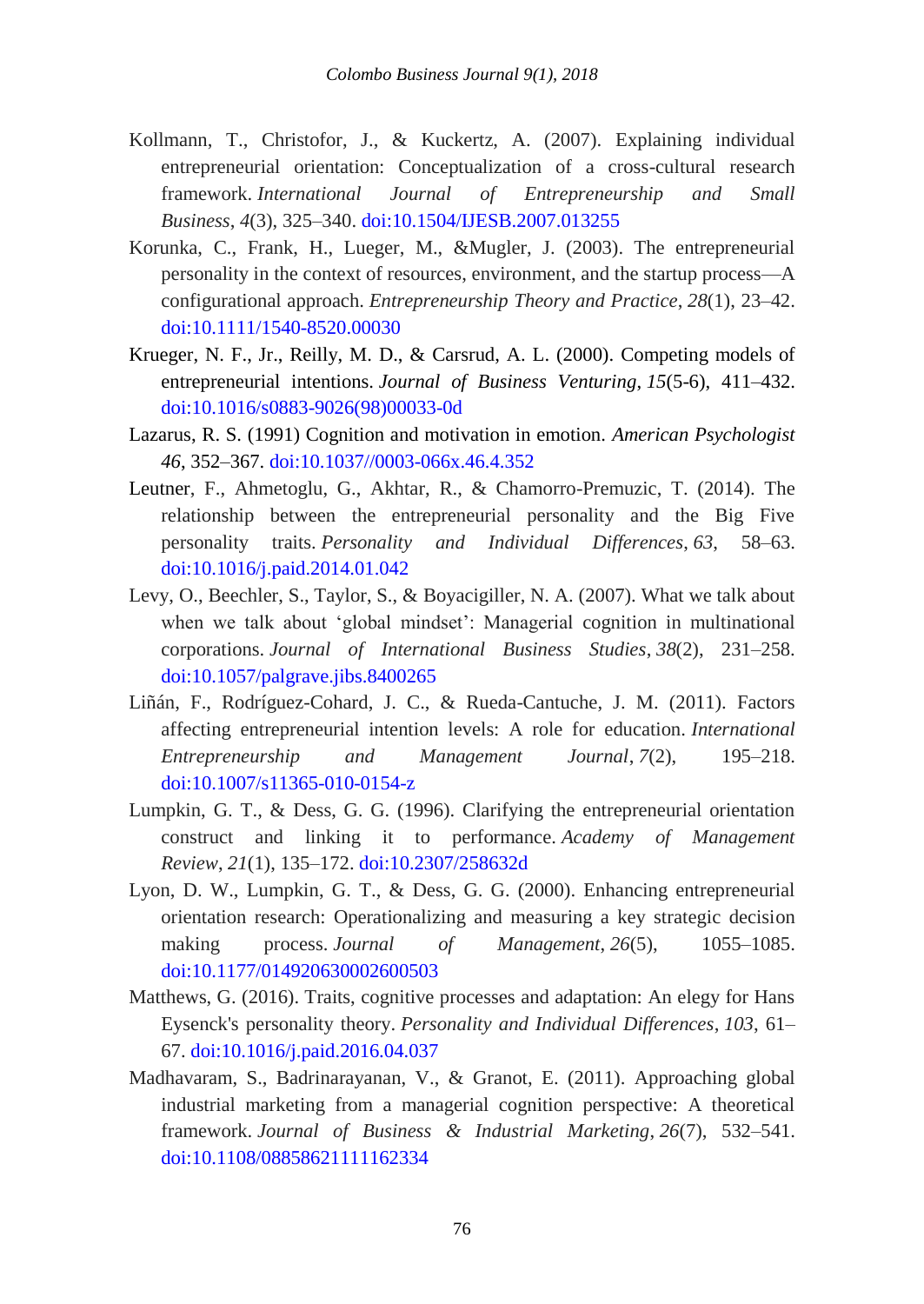- McCrae, R. R., & Costa, P. T. Jr. (2008). The five-factor theory ofpersonality. In O. P. John, R. W. Robins, & L. A. Pervin (Eds.), *Handbook of personality: Theory and research* (3rd ed., pp. 159–181). NY: Guilford Press.
- Meyer, A. D., Tsui, A. S., & Hinings, C. R. (1993). Configurational approaches to organizational analysis. *Academy of Management Journal, 36*, 1175–1195. [doi:10.5465/256809](https://journals.aom.org/doi/10.5465/256809)
- Miller, D. (1987). The genesis of configuration. *Academy of Management Review*, *12*(4), 686–701. [doi:10.2307/258073](https://www.jstor.org/stable/258073?seq=1#page_scan_tab_contents)
- Mischel, W., & Shoda, Y. (1995). A cognitive-affective system theory of personality: Reconceptualizing situations, dispositions, dynamics, and invariance in personality structure. *Psychological Review*, *102*(2), 246–268. [doi:10.1037/0033-295X.102.2.246](http://psycnet.apa.org/doiLanding?doi=10.1037%2F0033-295X.102.2.246)
- Mitchell, R. K., Busenitz, L. W., Bird, B., Gaglio, M. C., McMullen, J. S., Morse, E. A., & Smith, J. B. (2007). The central question in entrepreneurial cognition research 2007. *Entrepreneurship Theory and Practice*, *31*(1), 1–27. [doi:10.1111/j.1540-6520.2007.00161.x](http://journals.sagepub.com/doi/abs/10.1111/j.1540-6520.2007.00161.x?journalCode=etpb)
- Mitchell, R. K., Smith, B., Seawright, K. W., & Morse, E. A. (2000). Cross-cultural cognitions and the venture creation decision. *Academy of Management Journal*, *43*(5), 974–993. [doi:10.5465/1556422](https://journals.aom.org/doi/10.5465/1556422)
- Morris, M. H., Kuratko, D. F., Schindehutte, M., & Spivack, A. J. (2012). Framing the entrepreneurial experience. *Entrepreneurship Theory and Practice*, *36*(1), 11–40. [doi:10.1111/j.1540-6520.2011.00471.x](http://journals.sagepub.com/doi/abs/10.1111/j.1540-6520.2011.00471.x?journalCode=etpb)
- Morris, M. H., & Sexton, D. L. (1996). The concept of entrepreneurial intensity: Implications for company performance. *Journal of Business Research*, *36*(1), 5– 13. [doi:10.1016/0148-2963\(95\)00158-1](https://www.sciencedirect.com/science/article/abs/pii/0148296395001581)
- Neisser, U. (1967). *Cognitive psychology*. New York: Appleton-Century-Crafts.
- Obschonka, M., Silbereisen, R. K., & Schmitt-Rodermund, E. (2010). Entrepreneurial intention as developmental outcome. *Journal of Vocational Behavior*, *77*(1), 63–72. [doi:10.1016/j.jvb.2010.02.008](https://www.sciencedirect.com/science/article/abs/pii/S0001879110000643)
- Obschonka, M., &Stuetzer, M. (2017). Integrating psychological approaches to entrepreneurship: The Entrepreneurial Personality System (EPS). *Small Business Economics*, *49*,203–231. [doi:10.1007/s11187-016-9821-y](https://link.springer.com/article/10.1007%2Fs11187-016-9821-y)
- Østergaard, A. (2014), *Thechallenges of measuring the entrepreneurial personality? A methodological approach*. Paper presented at the DRUID Society Conference 2014. Copenhagen: CBS.
- Pendergast, W. R. (2003). Entrepreneurial contexts and traits of entrepreneurs. *Proceedings of Teaching Entrepreneurship to Engineering Students: Engineering Conferences International, ECI Symposium Series, 2*, 1–13.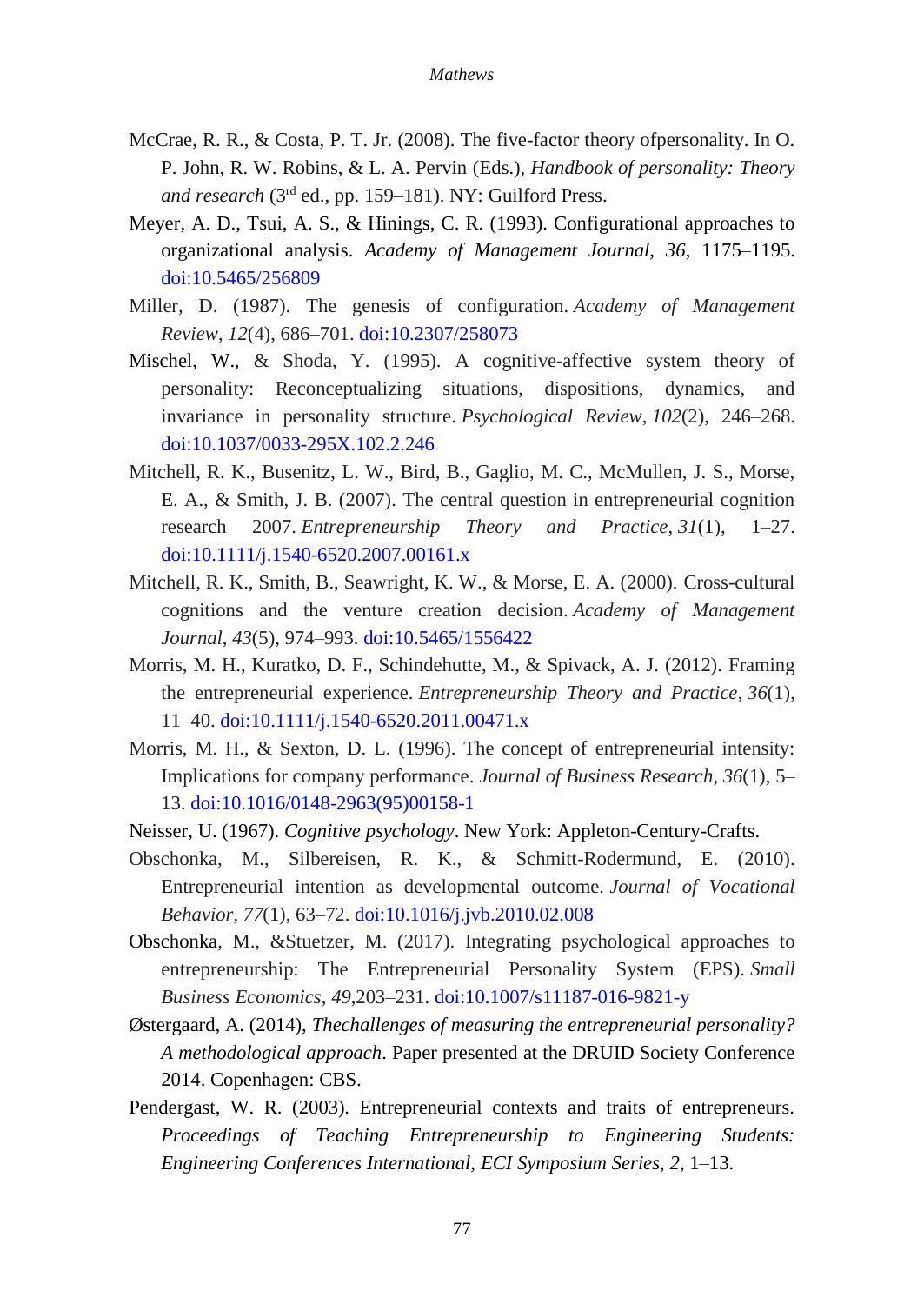- Roberts, B. W., Walton, K. E., & Viechtbauer, W. (2006). Patterns of mean-level change in personality traits across the life course: A meta-analysis of longitudinal studies. *Psychological bulletin*, *132*,(1), 1–25. [doi:10.1037/0033-](http://psycnet.apa.org/doiLanding?doi=10.1037%2F0033-2909.132.1.1) [2909.132.1.1](http://psycnet.apa.org/doiLanding?doi=10.1037%2F0033-2909.132.1.1)
- Rauch, A., & Frese, M. (2007). Born to be an entrepreneur? Revisiting the personality approach to entrepreneurship. In J. R. Baum, M. Frese, & R. A. Baron (Eds.), *Thepsychology of entrepreneurship* (pp. 41–65). Mahwah, NJ: Erlbaum.
- Sánchez, J. C., Carballo, T., & Gutiérrez, A. (2011). The entrepreneur from a cognitive approach. *Psicothema*, *23*(3), 433–438.
- Sarason, Y., Dean, T., & Dillard, J. F. (2006). Entrepreneurship as the nexus of individual and opportunity: A structuration view. *Journal of Business Venturing*, *21*(3), 286–305. [doi:10.1016/j.jbusvent.2005.02.007](https://www.deepdyve.com/lp/elsevier/entrepreneurship-as-the-nexus-of-individual-and-opportunity-a-0BBP0lYsE2)
- Schneider, S. C., & Angelmar, R. (1993). Cognition in organizational analysis: Who's minding the store? *Organization Studies*, *14*(3), 347–374. [doi:10.1177/](http://journals.sagepub.com/doi/10.1177/017084069301400302) [017084069301400302](http://journals.sagepub.com/doi/10.1177/017084069301400302)
- Schunk, B. J., & Zimmerman, B. J. (1994). Self-regulation in education: Retrospect and prospect. In D. H. Schunk & B. J. Zimmerman (Eds.), *Self-regulation of learning and performance: Issues and educational applications* (pp. 305–314). Hillsdale, NJ: Erlbaum.
- Shane, S., & Venkataraman, S. (2000). The promise of entrepreneurship as a field of research. *Academy of Management Review*, *25*(1), 217–226. [doi:10.2307/](https://www.jstor.org/stable/259271?seq=1#page_scan_tab_contents) [259271](https://www.jstor.org/stable/259271?seq=1#page_scan_tab_contents)
- Shoda, Y., & Mischel, W. (2000). Reconciling contextualism with the core assumptions of personality psychology. *European Journal of Personality*, *14*,407–428. [doi:10.1002/1099-0984\(200009/10\)14:5<407::AIDPER391>](https://onlinelibrary.wiley.com/doi/abs/10.1002/1099-0984%28200009/10%2914%3A5%3C407%3A%3AAID-PER391%3E3.0.CO%3B2-3) 3.0. [CO;2-3](https://onlinelibrary.wiley.com/doi/abs/10.1002/1099-0984%28200009/10%2914%3A5%3C407%3A%3AAID-PER391%3E3.0.CO%3B2-3)
- Tang, J., Kacmar, K. M. M., & Busenitz, L. (2012). Entrepreneurial alertness in the pursuit of new opportunities. *Journal of Business Venturing*, *27*(1), 77–94. [doi:10.1016/j.jbusvent.2010.07.001](https://www.sciencedirect.com/science/article/abs/pii/S0883902610000686)
- Turker, D., & Sonmez Selçuk, S. (2009). Which factors affect entrepreneurial intention of university students? *Journal of European industrial training*, *33*(2), 142–159. [doi:10.1108/03090590910939049](https://www.emeraldinsight.com/doi/full/10.1108/03090590910939049)
- Vaghely, I. P., & Julien, P. A. (2010). Are opportunities recognized or constructed? An information perspective on entrepreneurial opportunity identification. *Journal of Business Venturing*, *25*(1), 73–86. [doi:10.1016/](https://www.sciencedirect.com/science/article/abs/pii/S088390260800075X) [j.jbusvent.2008.06.004](https://www.sciencedirect.com/science/article/abs/pii/S088390260800075X)